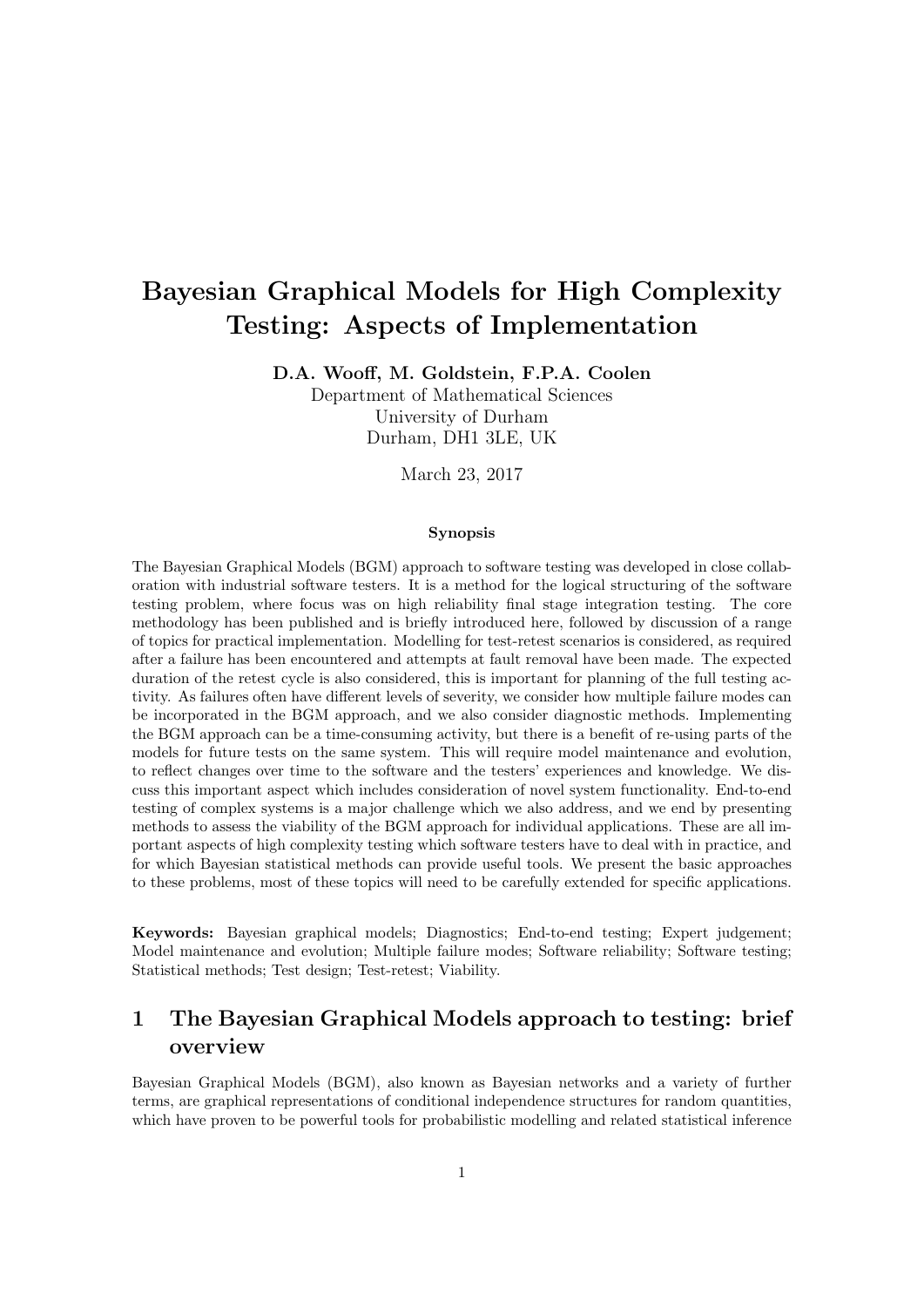[6]. The Bayesian Graphical Models approach for supporting software testing was developed by the authors in close collaboration with an industrial partner, the core methodology was presented in Wooff, et al. [7]. Some additional aspects of this approach were briefly discussed by Coolen, et al. [3]. The BGM approach presents formal mechanisms for the logical structuring of software testing problems, the probabilistic and statistical treatment of the uncertainties to be addressed, the test design and analysis process, and the incorporation and implication of test results. Once constructed, the models are dynamic representations of the software testing problem. They may be used to answer what-if questions, to provide decision support to testers and managers, and to drive test design. The models capture the knowledge of the testers for further use. The main ingredients of the BGM approach are briefly summarized in this section and illustrated via part of a substantial case study [7].

Suppose that the function of a piece of software is to process an input number, e.g. a credit card number, in order to perform an action, and that this action might be carried out correctly or incorrectly. The tests that might be run correspond to choosing various numbers and checking that the software action is performed correctly for each number. Usually, it will not be possible to check all inputs, but instead one checks a subset from which one, hopefully, may conclude that the software is performing reliably. This involves a subjective judgement about the functionality of the software over the collection of inputs not tested, and the corresponding uncertainties. One must choose whether to explicitly quantify the uncertainties concerning further failures given test results, or whether one is content to make an informal qualitative judgement for such uncertainties. In many areas of risk and decision analysis, uncertainties are routinely quantified as subjective probabilities representing the best assessments of uncertainty of the expert carrying out the analysis [1].

In the BGM approach, the testers' uncertainties for software failure are quantified and analysed using subjective probabilities, which involves investment of effort in thinking carefully about prior knowledge and modelling at a level of detail appropriate for the project. The rewards of such efforts include probabilistic statements on the reliability of the software taking test results into account, guidance on optimal design of test suites, and the opportunity to support management decisions quantitatively at several stages of the project, including deciding on time and cost budgets at early planning stages.

The simplest case occurs when the tester judges all possible test results to be exchangeable, which implies that all such test results are judged to have the same probability of failing, and that observing each test result gives the same information about all other tests. Qualitatively, exchangeability is a simple judgement to make: either there are features of the set of possible inputs which cause the tester to treat some subsets of test outcomes differently from other subsets or, for him, the collection of outcomes is exchangeable. Some practical aspects, including elicitation of such judgements, are discussed later. Of course, testers may not be 'correct' in their judgements, but attempts to model the software in far greater detail, relying on many different sources, tend to be very time-consuming and are not part of common practice in many software testing situations. The approach discussed here starts with the judgements of the testers, and helps in selecting good test suites in line with those judgements. An important further aspect is the use of diagnostic methods and tests, aimed at discovering discrepancies between those judgements and the actual software performance. Later, aspects of such diagnostic testing are also discussed. In the example, suppose that the software is intended to cope with credit cards with both short  $(S)$  and long (L) numbers, and that the tester judges test success to be exchangeable for all short numbers and exchangeable for all long numbers. For example, it might be the case that dealing with long numbers is newly added functionality. In addition, suppose that the tester judges test success to be exchangeable for numbers starting with zero  $(Z)$ , and exchangeable for numbers starting with a non-zero digit  $(X)$ .

Figure 1 is a BGM, in reduced form, reflecting such judgements. Each node represents a random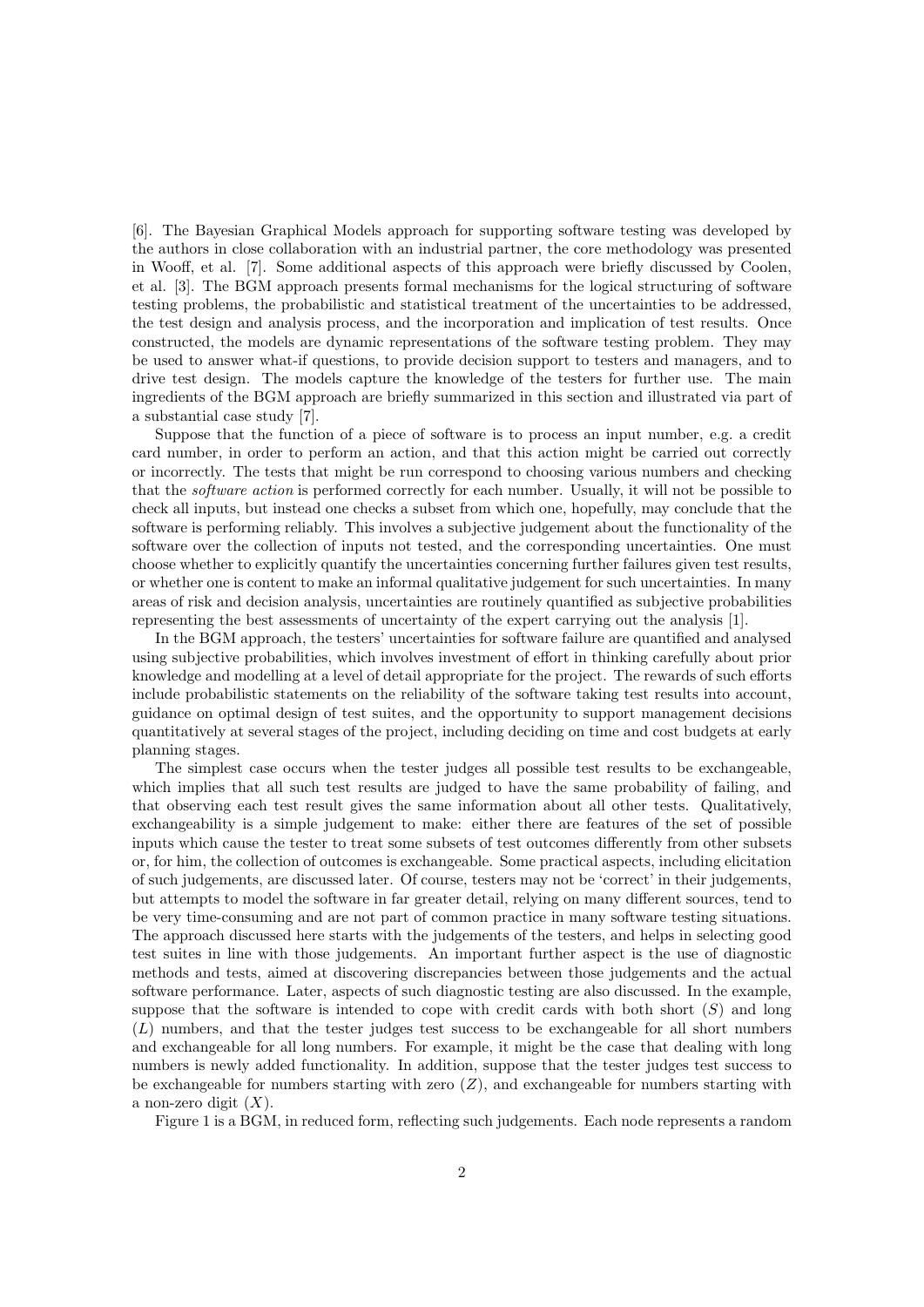

Figure 1: BGM (reduced form) for a software problem with two failure modes.

quantity, and the arcs represent conditional independence relations between the random quantities [4, 6, 7]. There are four subgroups of tests, resulting from the combinations of number length and starting digit given the exchangeability judgements. For example, node  $'[L, Z]$  tests', with attached probability, represents the probability that inputs of the type  $[L, Z]$  lead to an output error when tested. Such an error could be caused by three different problems, namely general problems for long numbers (node 'L'), general problems for numbers starting zero (node 'Z'), or problems specific for this combination. This last cause is not explicitly represented in this reduced BGM, as it would be a single parent node feeding into the node  $\{L, Z\}$  tests', but for the sake of simplicity all nodes with a single child and no parents have been deleted. Similarly, the node  $C^*$  represents general problems related to length of the numbers, so problems in 'L' can be either caused by problems in  $C^*$ , or in a second parent node of 'L' (not shown), for problems specifically arising for long numbers. Upon testing, the random quantities represented by these nodes are typically not directly observable. Their interpretation is as binary random quantities, indicating whether or not there are faults in the software, particularly leading to failures when a related input is tested. Finally, the actual test inputs are also not represented by nodes in this reduced BGM; they would be included in the form of a single node corresponding to each input tested, feeding off the corresponding node at the lowest level presented in Figure 1.

To build such a model, exchangeability assumptions are required over all relevant aspects, and many probabilities must be assigned, both on all nodes without parents, and for all further nodes in the form of conditional probability tables, for all combinations of the values of the parent nodes. For larger applications, which typically included several thousands of nodes, methods to reduce the burden of specification to manageable levels are described in [7]. For example, the tester was asked to rank nodes according to 'faultiness', and then to judge overall reliability levels to assign probabilities consistent with these judgements. See Wooff, *et al.* [7] for more details, where in particular further theoretical, modelling, and practical aspects are discussed. After the test results have been observed, all these probabilities are updated by the rules of BGMs [4, 6], which provides an explicit quantification of the effect of the test results on overall reliability of the software system, within the subjectively quantified reliability model reflecting the judgements of the testers. Therefore one can assess the value of a test suite from this perspective, because either it will indicate faults, which must be fixed and followed by retesting, or one observes no failures and then has the decision as to whether to release the software. Thus, one may value the test suite according to the probability of no faults remaining, if one enters successful test results for all inputs of the test suite into the model.

The main case study presented in [7], where this method was applied in a project similar to management of credit card databases, involved a major update of existing software, providing new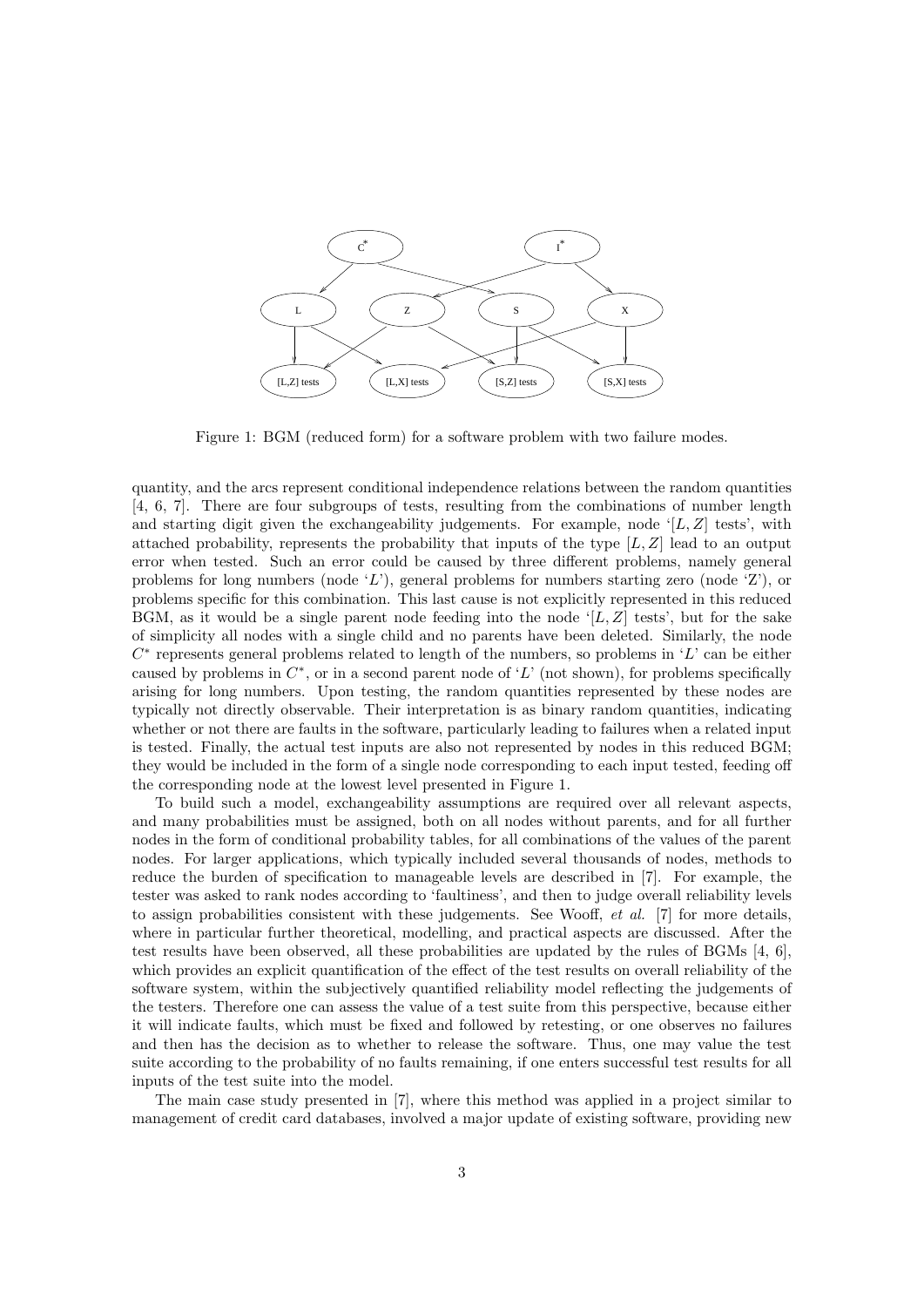functionality and with some earlier faults fixed. It could be called a 'medium scale' case study; there were 16 separate major testable areas, and initial structuring by the tester led to identification of 168 different domain nodes (in Figure 1, there are 4 domain nodes, namely those at the lowest level presented), contained in 54 independent BGMs. A single test typically consisted of a variety of inputs spread over several of these BGMs. For example, one test could be 'change of credit card', which would consist of a combination of delete an existing card from the database and add a new card to the database with appropriate credit limits. The practical problem for the testers is optimal choice of the test suite: assessment of the information that may be gained from a given test suite is very difficult unless a formal method is used. In this case study, the tester had originally identified a test suite consisting of 233 tests. Application of the BGM approach revealed that the best 11 tests of these reduced the prior probability of at least one fault remaining by about 95%, and that 66 tests could not add any further information, according to the tester's judgements, assuming that the other tests had not revealed any failures. The BGM approach was also used to design extra tests to cover gaps in the coverage provided by the existing test suites. One extra test was designed which had the effect of reducing the residual probability of failure by about 57%, mostly because one area had been left completely untested in the originally proposed test suite. The value of this test was agreed by the senior tester. Subsequently, the authors have developed a fully automated approach for test design, providing test suites without using a tester's test suite as input. This leads to even better designs, and allows the inputs to be tested in sequences according to a variety of possible optimisation criteria, where for example aspects of test-fix-test can be taken into account, e.g. minimising total expected test time including time to fix faults shown during testing and the required retesting, as is discussed later.

A second case study [7] involved software for renumbering all records in a database, required because the present number of digits was insufficient to meet an expansion in customer demand. Similar actions had been carried out in the past, but this software was newly created and to be used only once. The sole tester had no prior expertise in the reliability of this software and only vague notions about the software operations. This was a 'small scale' case, with three separate major testable areas represented by three independent BGMs, with a total of 40 domain nodes. It was assumed that, although the tester must choose an input from a possibly large range of allowable inputs, each such test was expected to fully test the domain node. The tester's test suite consisted of 20 tests, constructed (but not run) before the BGMs were elicited. The BGM analysis showed that this original test suite, if no failure were revealed, would reduce the probability of at least one fault remaining from 0.8011 to 0.2091, so reducing the original probability by about 74%. Of these 20 original tests, at least 11 were shown to be completely redundant, under the elicited assumptions in the BGM approach, in the sense that their test coverage was fully covered by (some combinations of) the remaining nine tests. The BGM approach was used to automatically design an efficient test suite, given only the tester's basic specification of the operations to be tested and the BGM so constructed. This test suite contained only six tests, but would fully test the software according to the judgements provided by the tester. Consequently, the tester agreed that the automatically designed test suite was more efficient at testing the software, and that it tested an area he had missed. The tester had not originally considered that this area needed testing, but agreed that it was sensible to test it, which came to light only through the initial BGM structuring process. It should be emphasized that, although several of the 20 originally suggested tests were redundant, they are of value from the perspective of diagnostics for the elicited model and probabilities, as is discussed later.

The following sections focus on aspects of implementation of the BGM approach, and corresponding management issues, in addition to those discussed by Wooff et al [7]. These general discussions are based on the industrial collaboration and motivation is sometimes given in terms of database-related software functions, in line with the case studies mentioned above.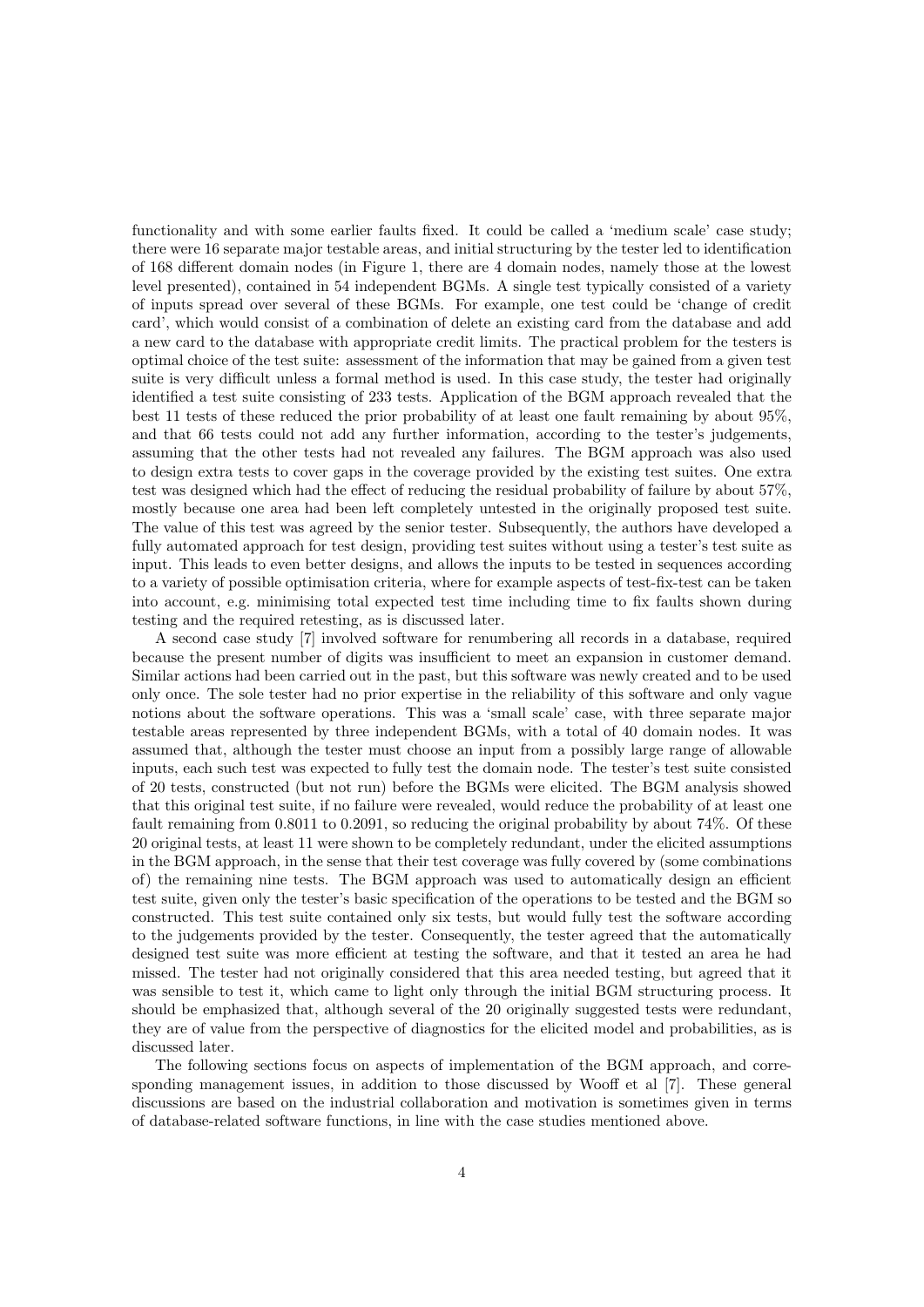# 2 Modelling for the test-retest process

One of the most challenging aspects of the testing process is modelling and design in the sequence where software is tested, faults are, supposedly, fixed and the system is partially retested, to protect against new errors that might have been introduced in the fixing process.

Full modelling of the complete retest cycle for all possible failures that we might possibly observe may be very complex, due to the many different types of fault that we may encounter. Further, much of this detailed modelling will usually be wasted, as the great majority of tests will not fail. However, choices as to the amount of retesting that we must do will be key determinants of overall testing costs and thus of our ability to complete testing within budgetary constraints, usually against strict deadlines. Therefore, we cannot avoid some form of retest modelling, to guide the design and sequencing of the test suite through estimation of the cost and time to completion of the full testing process. We suggest a pragmatic simplification for retest modelling which should roughly correspond to the judgements of the tester, and give sensible guidelines both for choosing the test suite and assessing total budget implications, with the understanding that for the, hopefully small, number of faults which are actually found, we may choose to reconsider the implications of the individual failures.

# 2.1 Retest modelling

Suppose that we have already carried out test suite  $T_{[r-1]} = T_1, ..., T_{r-1}$ , all tests proving successful. We now carry out test  $T_r$ , and an error occurs on a test attached to domain node J. To simplify what follows, let us suppose that the first test we run on retest is the test  $T_r$  which previously failed and that this test is successful (as otherwise, we would return the software for further fixing and then repeat the procedure). It does seems reasonable to select  $T_r$  as our first test, and this avoids unnecessary complications in the following account. (Of course, in practice, we might need to run some of the other tests in order to carry out the test  $T_r$  but this does not affect the general principle of our approach.) What we need to decide is whether further errors have been introduced into the model during the software fix, and to update our probability model accordingly thus revealing which tests need to be rerun. A simple way to model new errors is to divide such errors into two types:

- similar errors to the observed error (for example, errors in nodes which are linked to the node  $J$  in the model);
- *side-effect* errors (i.e. errors that could occur anywhere in the model). These side-effect errors are errors specifically introduced by the fixing of another bug, and which in principle we can find by further appropriate testing.

A simple way of handling such errors is to return the probability description to the state that it was in before testing began.

- If there are *similar* errors then we cannot trust the results of the subset of previous tests with outcomes linked to the node with the error, and so these results must be ignored.
- If there are *side-effect* errors then we cannot trust any of the previous test results.

We might combine this approach with a more sophisticated analysis of the root probabilities. For example, if we find many errors, then we might feel that we should have raised the prior probability of errors in all root nodes by some fixed percentage. Doing so does not change the general idea of the remodelling.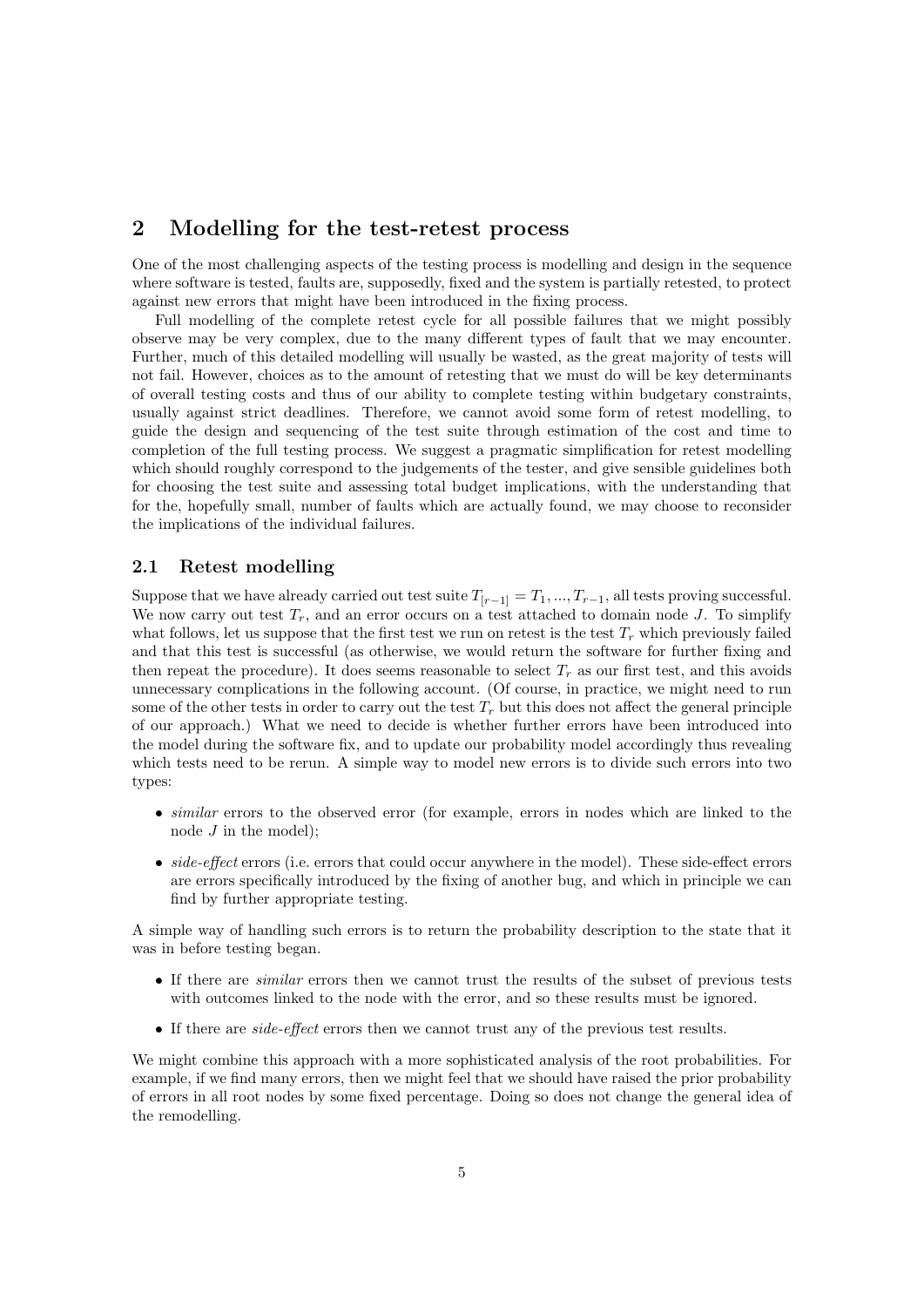#### 2.2 Consequences of a test failure

We denote by  $T<sub>S</sub>$  the subset of the previous test suite  $T<sub>[r-1]</sub>$  which tests nodes which are *similar* to the node J which failed on test  $T_r$ . We let  $T_G$  be the corresponding subset of remaining tests in  $T_{[r-1]}$  which tests those nodes which are *dissimilar* to node J. We must take into account three possibilities.

- $R_1$ : The error detected by  $T_r$  is fixed and no new errors are introduced.
- $R_2$ : The error detected by  $T_r$  is fixed, but, possibly, *similar* errors have been introduced.
- $R_3$ : The error detected by  $T_r$  is fixed, but, possibly, side-effect errors have been introduced, possibly together with further similar errors.

Consideration of tests that result in failures in multiple unrelated nodes is left as a topic for future research. A simple way of proceeding is to postulate that these three scenarios have the following consequences.

- $R_1$ : Our beliefs about the model are just as though we had carried out on the original model test suite  $T_{[r]} = T_1, ..., T_r$  and all tests had been successful.
- $R_2$ : Our beliefs about the model are just as though we had carried out test suite  $T_G$  and test  $T_r$ successfully, but we have not carried out any of the tests in  $T_S$ .
- $R_3$ : Our beliefs about the model are just as though we had carried out on the original model the single test  $T_r$  successfully, but we have not carried out any of the other tests.

These consequences are simplifications in the following sense. For scenario  $R_2$ , the subset of tests  $T<sub>S</sub>$  will be testing many nodes which are *dissimilar* to the failure node, in addition to testing the failure node and nodes similar to it. For these dissimilar nodes, the beliefs which pertain to them at the time following the completion of test suite  $T_{[r]}$  may be more appropriate than the corresponding prior beliefs. For scenario  $R_3$ , we might believe it appropriate to handle *similar* and dissimilar nodes distinctively; dealing with these refinements, which offer some benefits, is left as a topic for future research.

# 2.3 Further specification

In order to handle this problem, we need to understand the relative probability of each of these three possibilities. Therefore, to complete the specification we introduce the three numbers  $p_1, p_2, p_3$  to represent the probability that we assign to the three possibilities  $R_1$ ,  $R_2$ ,  $R_3$ , given that test  $T_r$  succeeded. We suppose that we have already tested  $T_r$  successfully as otherwise we would need three more possibilities corresponding to  $T_r$  failing which would unnecessarily complicate the model, as we would not carry out further tests given failure of  $T_r$ , but would instead return the software for further correction.

$$
p_i = P(R_i), \quad i = 1, 2, 3; \quad p_1 + p_2 + p_3 = 1.
$$

# 2.4 Prior specification

It may be appropriate that these three values, and the division into *similar* and *side-effect* errors, can be assigned in advance for each possible node to be tested. For example, such a specification might be guided by knowledge of the abilities of the software engineer responsible for fixing the software for which the error occurred. If there are  $n$  nodes in the model being tested, this would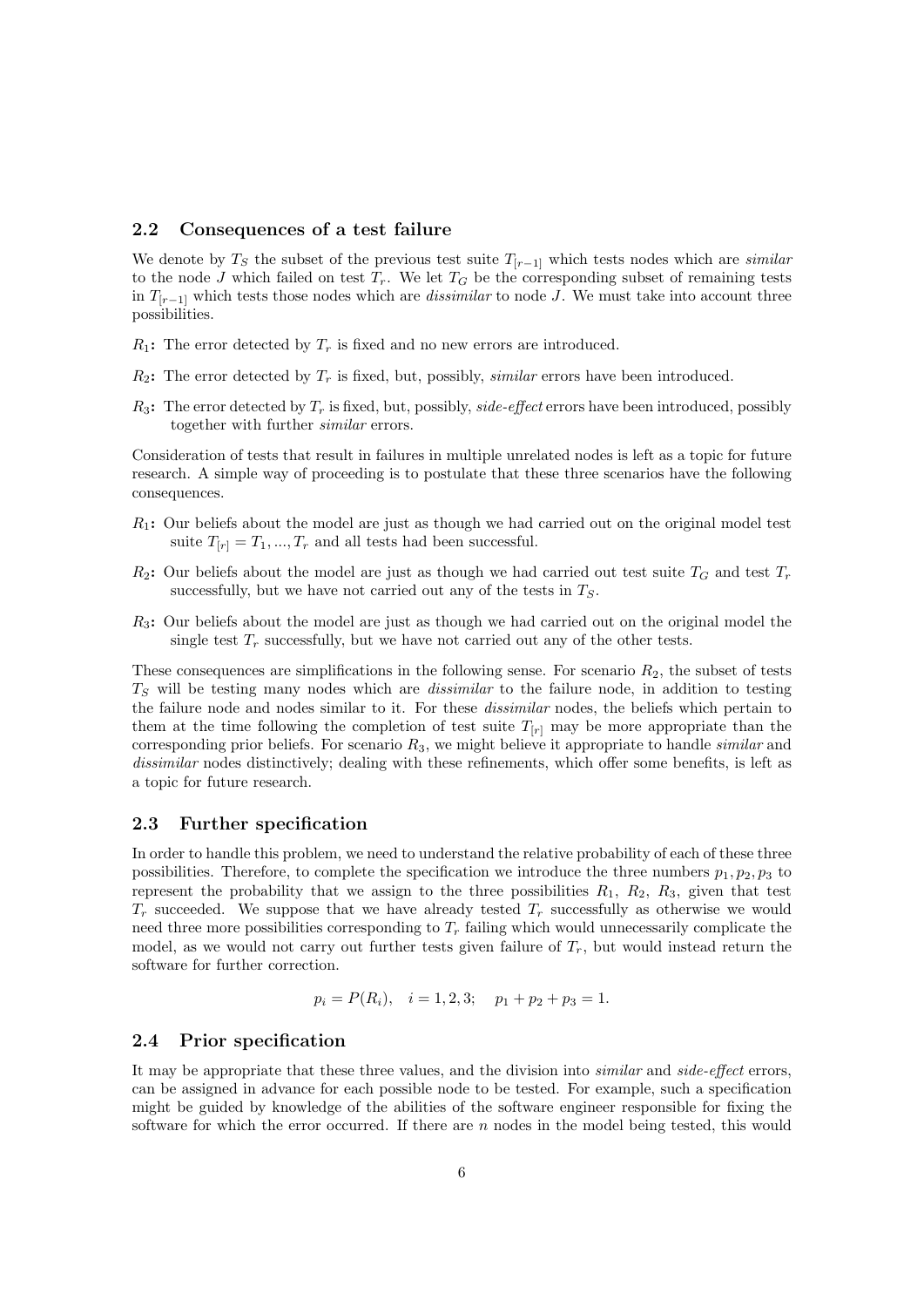require at most a specification of  $3n$  probabilities and n divisions into error types, although there will usually be many simplifications to be exploited.

Otherwise, it may be appropriate simply to specify in advance three basic probabilities  $p_1, p_2, p_3$ which we use for each node to be tested, along with a simple rule of thumb for distinguishing the test subsets  $T_S$  and  $T_G$ . For example, a simple rule is to assign those nodes which are connected to the observed failure node in the BGM as *similar*, and the remainder as *dissimilar*. Both the full specification and the simple specification allows an analysis of expected completion time for the test suite. Such prior specification is mostly useful to provide for order-of-magnitude appropriate calculations, and for simulation purposes.

### 2.5 Wait-and-see specification

Instead of specifying the probabilities and divisions into similar, and side-effect a priori, it is better to wait until we see a particular test failure and specify the probabilities  $p_1, p_2, p_3$  and the separation into subsets  $T_s$  and  $T_G$  which are relevant for that particular test. This might be appropriate, for example, if the decision as to which software engineer will be responsible for fixing a bug is only taken when a bug is found. However, a wait-and-see specification will not allow an analysis of expected completion time for the test suite.

# 2.6 Informative failure

In practice, when the software is returned after an error is found, there will usually be some auxiliary information which will be helpful in determining which of the three possibilities  $R_1, R_2, R_3$ has occurred. Such information is usually difficult to model in advance. Therefore, we shall concentrate in what follows on evaluating upper and lower bounds on such information. The upper bound corresponds to the situation where we obtain no additional information on failure, which we call *uninformative failure*. The lower bound comes from supposing that, having found an error and sent the software for retesting, then we will obtain sufficient additional information to allow us to determine precisely which of the three possibilities  $R_1, R_2, R_3$  will apply in the retesting situation. We term this *informative failure*. In practice, we will usually obtain some, but not perfect, additional information about the retest status of the model on failure, so that the analysis of informative and uninformative versions of the retest model will provide bounds on the expected time for the retest cycle, and identify the importance of such additional information for the given testing problem.

# 2.7 Modifying the graphical model

We now describe how to incorporate the above probabilistic specification into a modified graphical model. We begin with the original graphical model. We add each test  $T_i$  that we carried out previously as a node which is linked to the corresponding domain nodes which determine the probability that the test is successful. We now introduce a further retest root node, R. The node R is linked to each test node  $T_i$  except node  $T_r$ . We now need to describe the probability distribution of each  $T_i$  given all parents, i.e. the original parents plus node R. Let  $T_i^*$  be the event that test  $T_i$  succeeds. Suppose that the original parents of  $T_i$  have possible combined values  $A_1, ..., A_m$ . In the original model, we therefore determined  $P(T_i^*|A_j), j = 1, ..., m$ , and used these probabilities to propagate the observation of the test successes across the model. In the new model, we must describe the probability for the event that  $T_i$  succeeds given each combination of  $A_j$  and  $R_k$ . We do this by assigning the probability for  $T_i$  to succeed as given by the original parents if either  $R_1$  occurs or the test in question is not similar to  $T_r$ , but assigning the probability for  $T_i$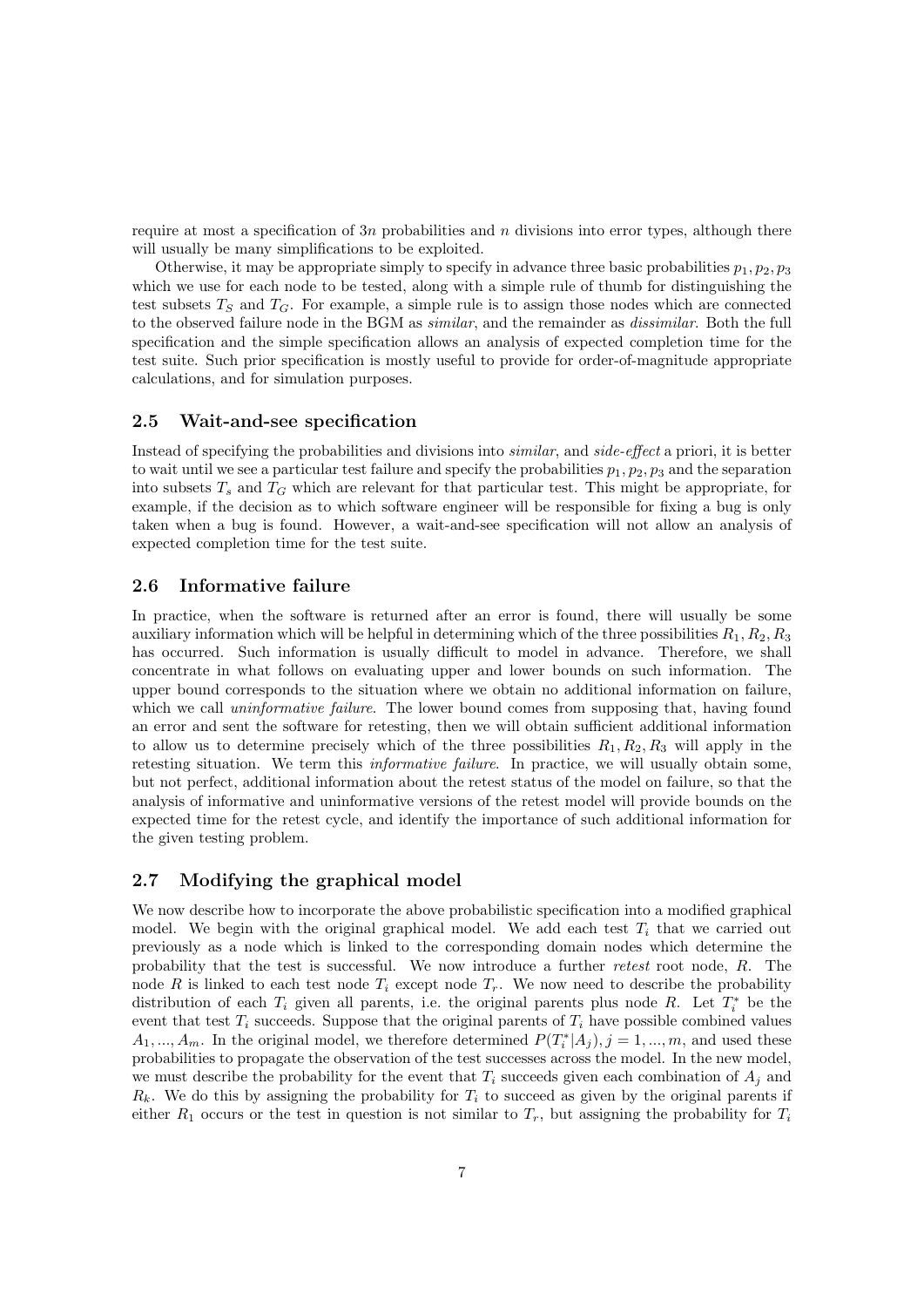success to be the prior probability  $P(T_i^*)$  of success in all other cases, as in such cases the observed probability is not affected by the current states of the parent nodes. Formally, we have

$$
P(T_i^*|A_j, R_1) = P(T_i^*|A_j)
$$
  
\n
$$
P(T_i^*|A_j, R_2) = P(T_i^*|A_j), \qquad T_i \in T_G
$$
  
\n
$$
P(T_i^*|A_j, R_2) = P(T_i^*), \qquad T_i \in T_S
$$
  
\n
$$
P(T_i^*|A_j, R_3) = P(T_i^*)
$$
\n(1)

Given the new model, we can now feed in the observations of success for each of the original tests  $T_{[r-1]}$  and the new test  $T_r$  and this will give our updated probabilities for the new model. Each additional test that we carry out is added to the model in the usual way as a fresh node; for example a new test which repeats an earlier test is added as an additional node to the model whose success updates beliefs across the model in the usual way. Observe that while no further test nodes are attached to retest node  $R$ , each retest will update beliefs over  $R$  and thus update beliefs about the information contained in the original tests.

# 2.8 Expected duration of the retest cycle

In principle, we should choose a test suite in order to minimize the time to completion of the full retest sequence. Further, after each fault is found, we should choose a new test suite optimised against the revised model. As there will usually be a substantial period while the software is being fixed, then it will often be practical to rerun the test selection algorithm in that period to select a new test suite. However, to assess the expected time for completion of the cycle in this way would be very computer intensive for large test suites. Therefore, we find instead a simple upper bound on the test length which corresponds well to much of current practice, by considering the expected length of time to complete successfully any given fixed test suite. Our test procedure is as follows. We carry out each test in sequence. Either test  $j$  passes, in which case we go on to the test  $j + 1$ , or test j fails, in which case the software is fixed, and retested, where we repeat the tests on that subset of the first j tests which are required under the model  $(1)$ . Either all these tests are successful, in which case we can go on to test  $j + 1$ , or one of the intermediate tests fails, in which case it must be fixed and retested, and so forth.

To assess the effect of retesting, we must consider, at the minimum, the amount of time that it is likely to take to fix a particular fault, and the amount of retesting that is required when a fault is found and supposedly fixed. Therefore, let us suppose that with every test  $T_i$ , we associate an amount of time  $c_j$  to carry out the test and a random quantity  $X(T_j)$ , which is the length of time required to fix a fault uncovered by that test. We could similarly attach costs for carrying out the tests and fixing any faults. We elicit the prior expectation and variance for each  $X(T_i)$ . We may, if appropriate, consider the time for fixing more carefully, by treating  $X(T_i)$  to be a vector of times taken for error fixing, depending on the nature and severity of the error, or we may instead simplify the model by choosing a single random quantity, X representing the time to fixing given any fault. Different levels of detail in the description will affect the effort in eliciting the inputs into the model, but will not affect the overall analysis.

Suppose that we have chosen and sequenced a test suite  $S = (T_1, ..., T_r)$ . Suppose that tests  $T_1, ..., T_{j-1}$  are successful, and then test  $T_j$  fails. Suppose then that the software is fixed. Suppose now that test  $T_j$  is repeated and is successful, so that the current model is as described by (1). Now, some of the tests  $T_1, ..., T_{i-1}$  will need to be repeated, while some may not be necessary. We can check whether any of the first  $j - 1$  tests may be eliminated by running a step-wise deletion algorithm on the subset of tests  $T_1, \ldots, T_{j-1}$  by finding at each step the minimum value of the posterior probability for the criterion function on which the original design was constructed when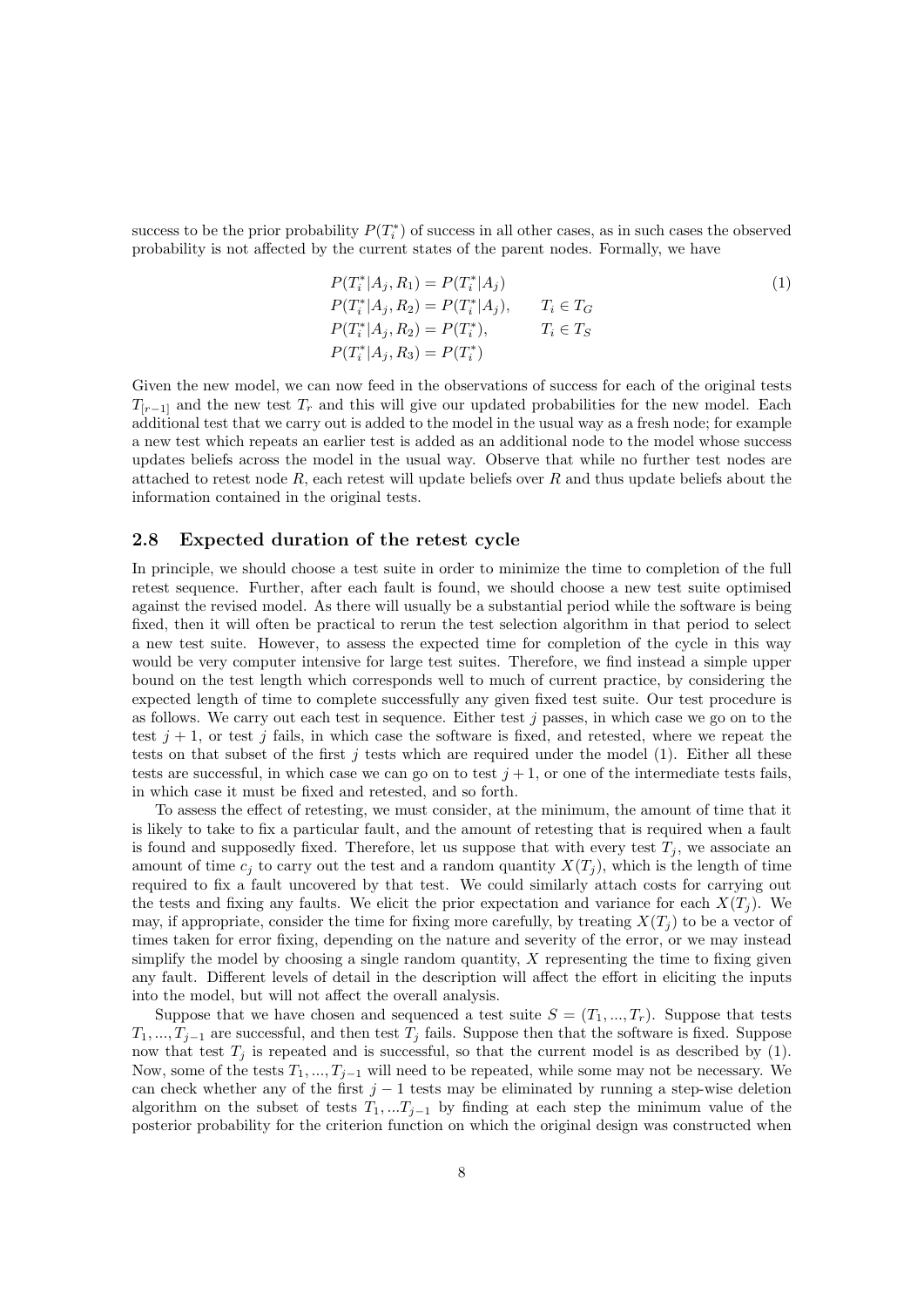we attempt to delete one of the first  $j-1$  tests, where all other tests in S are successful. We denote by  $R(j)$  the retest set given failure of  $T_j$ , namely the sub-collection of  $T_1, ... T_{j-1}$  which must be retested when we have deleted all of the tests that we can by stepwise deletion under the retest model. For the uninformative failure model the retest sets required for (3) are extracted by direct calculation on the model (1). For the informative failure model, if  $T_j$  fails, then with probabilities  $p_{1j}, p_{2j}, p_{3j}$ , there will occur possibilities  $(R_1, R_2, R_3)$  of subsection 2.1, and after the software has been fixed we will obtain sufficient additional information to allow us to determine precisely which of the three possibilities  $(R_1, R_2, R_3)$  will apply in the retesting situation. Under  $(R_1)$ , no retests are required, under  $(R_2)$ , the set  $T_{Sj}$  of similar tests to  $T_j$  are repeated, and under  $(R_3)$  all tests are repeated.

We denote by  $E_{+}(T_i)$  the expected length of time between starting to test  $T_i$  for the first time and starting to test  $T_{i+1}$  for the first time, so that the expected time to complete testing for the suite  $S = (T_1, ..., T_r)$  is

$$
E_{+}(S) = \sum_{j=1}^{r} E_{+}(T_{j})
$$
\n(2)

To evaluate each  $E_{+}(T_i)$  fully is an extremely computationally intensive task. An approximate calculation which will give roughly the right order of magnitude for test time is as follows. When we first run test  $T_i$ , there are two possibilities. With probability  $(1-q_i)$ ,  $T_j$  is immediately successful, and, with probability  $q_j$ ,  $T_j$  fails, in which case the software must be fixed and the subset  $R(j)$  of tests must be repeated, along with  $T_i$ , where  $q_i$  is the probability that test j fails given that tests  $1, \ldots, j-1$  were successful. The full analysis of the length of retest time under the retest model is usually too complicated to be used directly as a design criterion. A simple approximation, on the assumption that the retest will definitely fix the error that was found, that will usually give roughly the same result is to define recursively

$$
E_{+}(T_j) \approx c_j + q_j(c_j + E(X(T_j)) + (\sum_{i:T_i \in R(j)} E_{+}(T_i)).
$$
\n(3)

If each retest set is obtained from the uninformative failure model, then (3) gives an upper bound for expected length of the test cycle. Under the informative failure model, we have approximately that

$$
E_{+}(T_{j}) \approx c_{j} + q_{j}(c_{j} + E(X(T_{j})) + p_{2j}(\sum_{i:T_{i} \in T_{Sj}} E_{+}(T_{i})) + p_{3j} \sum_{i:i < j} E_{+}(T_{i})).\tag{4}
$$

which we use to establish our lower bound for the expected time to complete the test sequence.

Now suppose that we have already selected and sequenced a test suite  $S = (T_1, ..., T_r)$ , using the BGM approach described by Wooff et al [7]. We would prefer to run as early as possible in the sequence those tests which, if they fail, will require a large number of retests. A practical approximation to an optimal sequencing for the full retest cycle for the selected test suite is to choose a stepwise search algorithm that proceeds by switching adjacent pairs of tests in  $S$  in ways that we expect to shorten the overall testing time. In particular, if  $T_{i-1} \in R(i)$ , then, to a good approximation, the only effect of switching the order of  $T_{i-1}$  and  $T_i$  is to reduce testing time if, having switched the order of the two tests, then we would not need to include  $T_i$  in the retest set for  $T_{i-1}$ . We may choose to do this under either the informative or the uninformative form of the model. Therefore, we continue to make pairwise transpositions, until we can no longer remove an item from any retest suite by such transpositions.

Finally, when we have constructed our test suite, we may choose to carry out a probabilistic simulation to assess the full distribution of the time to completion of the test procedure. We may choose to incorporate a more realistic description of the test schedule into the simulation,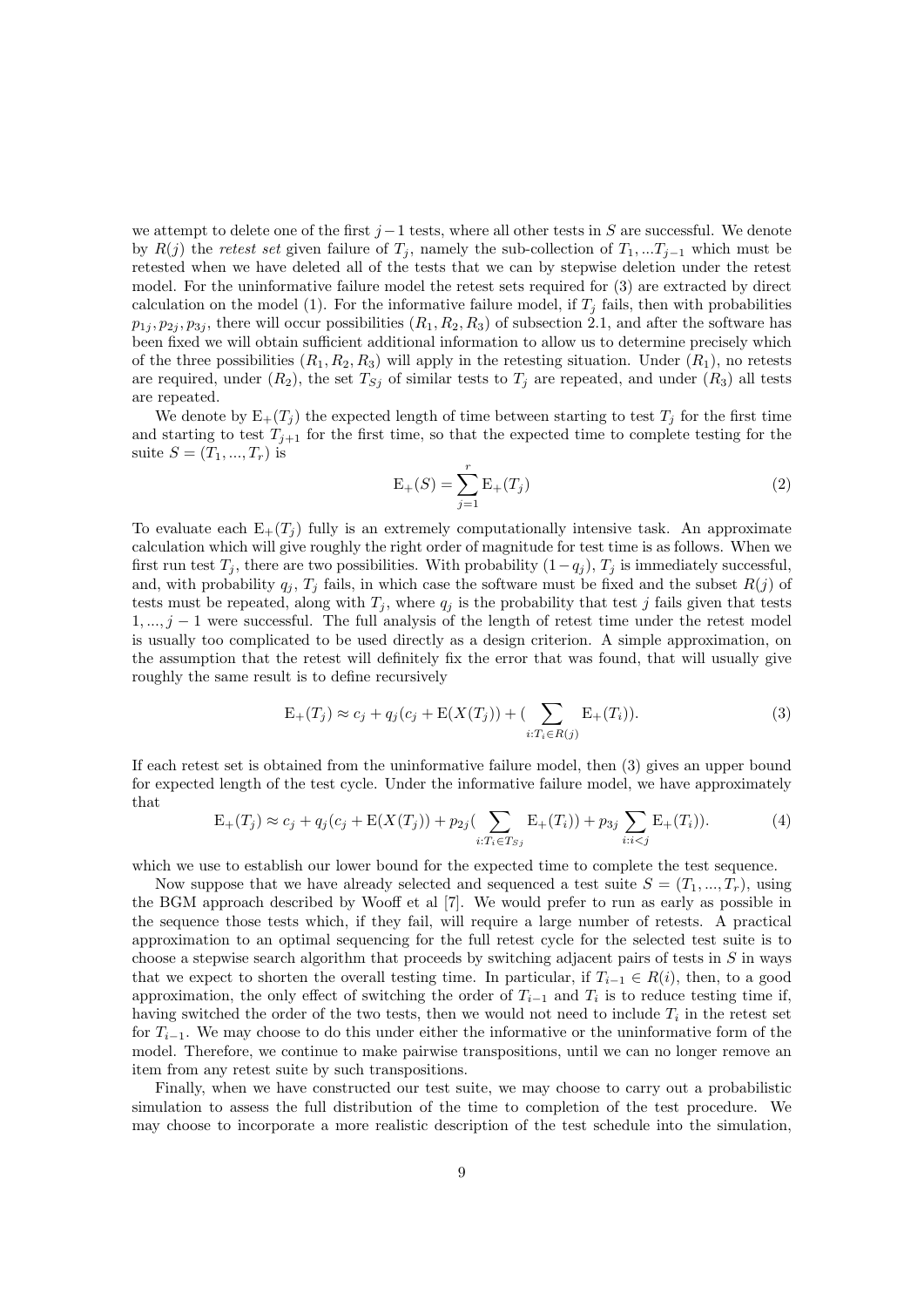for example allowing the category of errors which we would choose to fix to depend on the length of time remaining before the proposed release date of the software. Simulation under informative failure is straightforward. Simulation under uninformative failure is more complicated as the retest model increases in complexity with multiple failures, but in principle the simulation is again straightforward.

# 2.9 Remarks

There are many further complexities to take into account, for example: the role of provocative testing and the way in which batching of tests is handled. Additionally, the elicitation of the specifications  $X(T_i)$  needs further consideration. For example, the sensitivity to simplifying choices (such as choosing  $X(T_j)$  to be the same for all j) needs careful examination. One possibility here, for example, might be to choose lower and upper choices  $X_L$  and  $X_U$  to correspond to the lower and upper bound arguments.

# 3 Multiple failure modes

Treating all faults as equally important is appropriate for many applications. However, for some applications, there may be many kinds of possible faults at the domain node level, ranging from errors which are sufficiently severe that they would certainly need to be fixed before the software could be released to errors that certainly would not be worth the cost of fixing, where the only purpose of finding the errors is to be able to alert users in the documentation. Many errors are of intermediate severity, such that they would be fixed if found sufficiently early in the test cycle, but would not be fixed if uncovered too near the projected release date. Thus, we now consider how to allow for a range of consequences of error, how to allow for different costs for different types of tests, and the implications for test design.

# 3.1 Nodes for multiple failures

To handle the range of different errors, we need to describe in more detail the consequences of failure. In [7] we partly addressed these features, in the sense that we have allowed different domain nodes to have different consequences of failure. While there are many ways to classify the different types of fault, one approach is to rate each fault on a four point scale, as follows:

- 4 (show-stopper) corresponds to a fault which must be fixed before release;
- 3 (major) to a fault which we would very much want to fix if allowed by time constraints;
- 2 (minor) to a less serious fault which we might fix given time;
- 1 (trivial) to an essentially cosmetic fault which we would usually not bother to fix.

Generally, the level of granularity in the scale adopted should be chosen to reflect the amount of detail that is available and considered relevant by the expert testers.

There are various ways to incorporate different levels of faults into the graphical model. At present, each domain node within a BGM is linked to a single failure node which carries, inter alia, the probability that the entire BGM contains at least one bug. One way to handle multiple failures is to replace the single failure node by one node for each failure level. Thus, if the testers have specified four failure levels (show-stopper, major, minor, cosmetic) then we replace the BGM's single failure node by four failure nodes,  $F_1, F_2, F_3, F_4$  and add a directed arc from each domain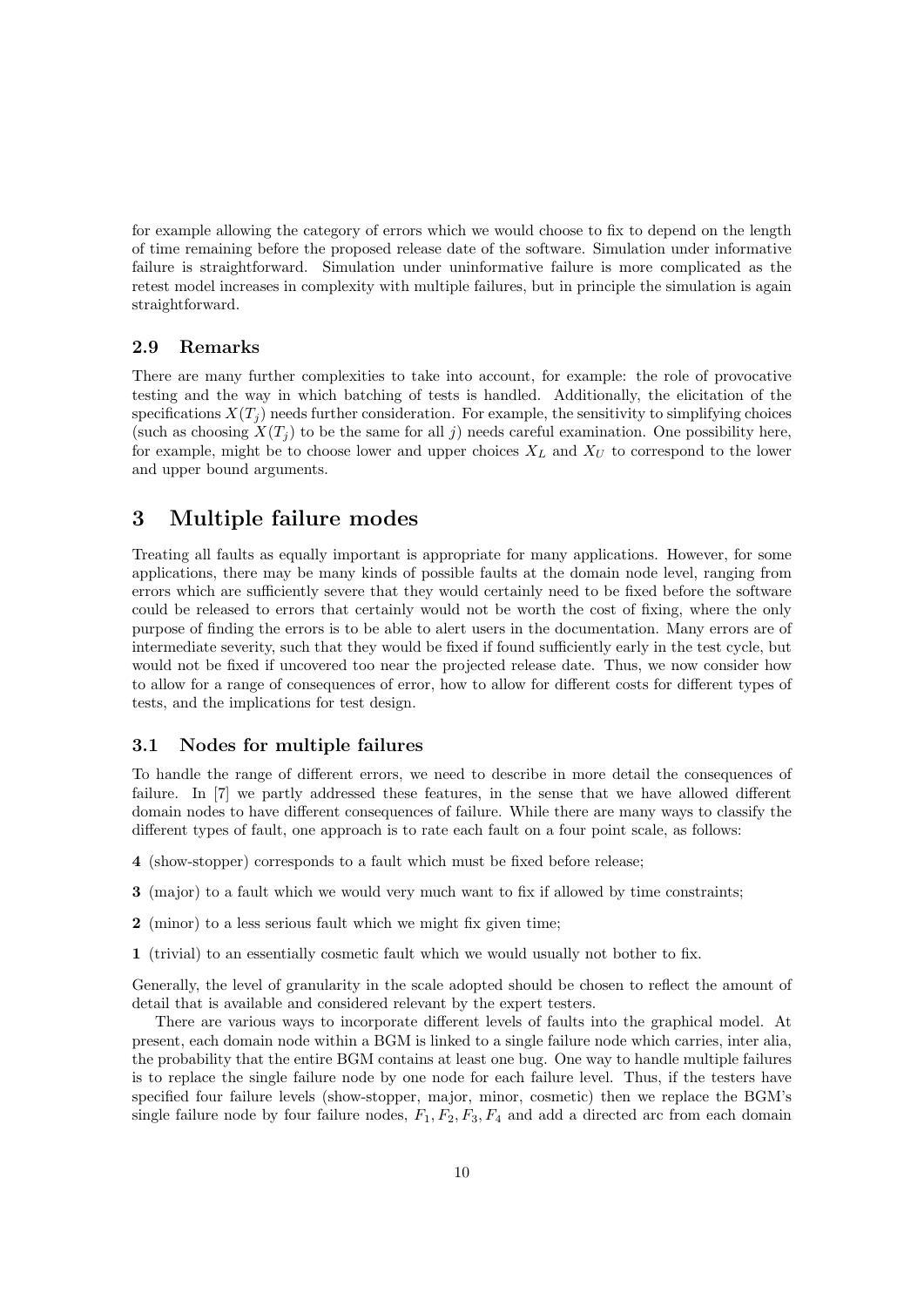node to each failure level node for which it is possible that a test in the domain might uncover an error at the corresponding level. In summary, this is a mechanism for decomposing each BGM according to the different failure modes contained therein.

# 3.2 Specifications and test implications

If each test of a domain node can only reveal errors at one particular level, then we do not need to carry out any further modelling. If it is possible that a test in a domain node might uncover errors of different degrees of severity, then we must model not just the probability of error in a given node, but the probability of each different level of error in that node. We model the different fault levels in the explanatory nodes, and propagate the different errors to the domain and test nodes. While it may require more effort to construct the corresponding conditional probability tables, introducing the different types of error that we can observe may actually simplify the resulting elicitation process as the knowledge of the expert tester may be based on previous experiences of finding the different kinds of error.

In order to modify the BGM to take account of multiple failure modes, we need to construct each failure node  $F_i$  and specify  $P(F_i|N_j)$  for every domain node  $N_j$  in the BGM.  $P(F_i|N_j)$  is the probability, given that node  $N_j$  fails a test, that the failure is of degree i. Note that  $\sum_i P(F_i|N_j) = 1$ for each  $N_j$ . Given these specifications, we can calculate the prior probability of each kind of failure. We write  $S_0$  to be the null test set, and write  $P(F_i|S_0)$  to be the prior probability of failure of each kind before testing.

Each successful test modifies the probabilities at the four failure nodes. We denote by  $P(F|S+)$ the vector of probabilities  $(P(F_1|S_+), P(F_2|S_+), P(F_3|S_+), P(F_4|S_+))$ , where  $P(F_i|S_+)$  is the posterior probability that there is at least one failure in the failure node at level  $i$  given that all members of the test suite  $S$  are successful.

# 3.3 Considerations for design

There are two complementary approaches to testing that we may take. Firstly, we may take a decision-theoretic view, in which each error that is not found incurs a cost, on a utility scale, to the company. Therefore, we extract from the graphical model at any stage the expected utility for releasing the software given the current state of knowledge about potential errors.

For many problems, however, there will not be an agreed utility structure, partly because there will be many stake-holders each of whom have a different view of the costs and partly because the test team may not have access to the detailed judgements required in order to place precise utility values. In such cases, we may instead identify the different risks involved in the software release, and extract from the graphical model the probability associated with each particular risk. In this view, the model provides the precise quantitative information which is required in order to implement the risk management procedures related to the software release.

# 3.4 Test design criteria for multiple failure modes

Our intention, in high reliability testing, is to reduce the posterior probability of even one serious fault to an acceptably small level. Suppose that for each level of fault, i, we specify the utility cost for releasing the software with at least one fault of this type to be  $U_i$ . A simple way to design for the extended fault classification is to construct the release cost:

$$
C(S+) = \sum_{i} U_i \mathcal{P}(F_i|S+),
$$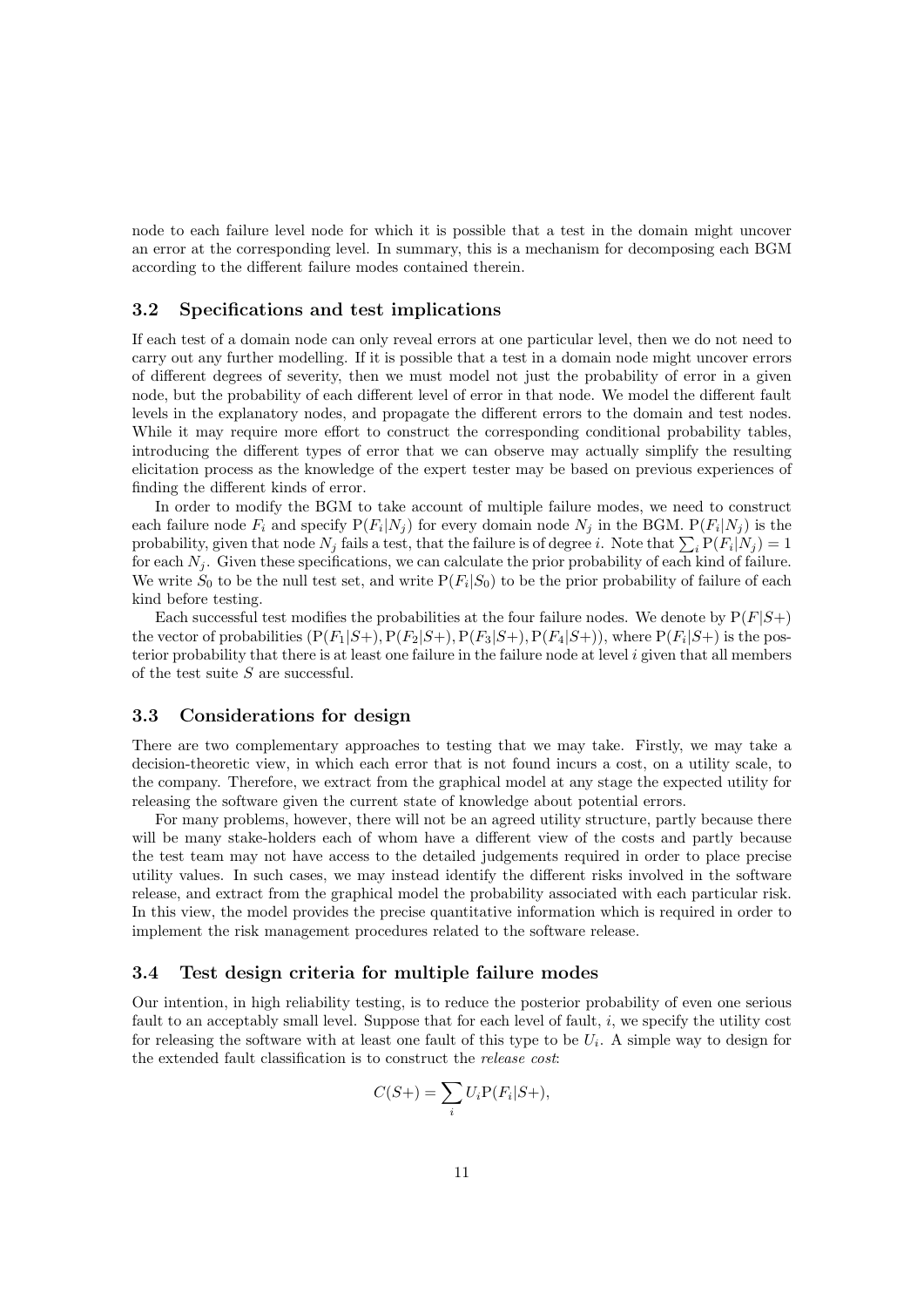which is the expected utility cost of release given that all tests in suite  $S$  are successful. If we accept this test criterion, then it is straightforward to design a corresponding test suite, using identical methods to the approach given in [7], but replacing the criterion of minimizing  $P(F|S+)$ with the criterion of minimizing  $C(S+)$ .

If we do not want to place costs on the various fault nodes, then we may instead place targets on the individual elements of  $P(F|S+)$ . We may choose designs to meet these targets using similar step-wise search algorithms. Although we are designing on several criteria, we have classified the errors in order of importance, so that a simple approach is firstly to design the test suite to control the posterior probability for level 4 errors, then to add tests to control the posterior probability for level 3 errors and so forth. Regular step-wise deletion stages are used to weed out superfluous tests. Alternately, we may seek to optimise some similar criterion to the decisiontheoretic criterion described above, and monitor the individual failure probabilities to ensure that the test design controls the individual error probabilities to the required levels.

#### 3.5 Implications of resource limitations

If, due to constraints of money and time, it becomes apparent that we cannot sufficiently reduce the overall error probabilities, then we could further subdivide the collection of possible faults, by introducing a fuller collection of fault nodes so that we can track errors in different core functions of the software. This will give more information on which to assess the suitability of any test suite to identify the various areas in which substantial levels of risk remain, so that a reasonable compromise suite of tests can be made. Incorporating the corresponding utility costs, we design for the modified version of  $C(S+)$  as above.

The implications of resource limitations may become apparent prior to testing, through using the analyses we have described here and elsewhere. It is also frequently the case that resource constraints become apparent during the testing process. For example, the testing process may reveal bugs which take unexpectedly long to fix and so delay further testing. When this is the case, it may similarly be advisable to further subdivide the collection of possible faults and so enable any further testing to concentrate on whatever are, by that stage, the most crucial areas in the software still to be tested.

# 3.6 Remarks

In the above description, we have treated each test as though it has the same cost. If test costs differ, then the algorithm that we follow is as above, but at each step-wise addition or deletion, we measure the benefit that can be gained for a fixed level of cost.

All of the test procedures that we have described above are reliant on the underlying graphical model. In certain circumstances, we may reserve a portion of our budget for diagnostic testing of the judgements in the model, which essentially corresponds to placing rather more tests on very important areas of the software functionality than appear to be necessary given the form of the model. This is addressed later.

We described in [7] how we carry out sensitivity analyses to check the sensitivity of the conclusions we reach to variations in the prior specification. It is straightforward here to carry out similar sensitivity analyses to test the effect of varying the prior specification on the four probabilities for each kind of failure. This is useful particularly when testers have a good feel for the number of the most serious kinds of bugs thought to be in the software, prior to release. Further, historic information from earlier testing of similar software, or of software sourced from the same supplier, can be used to help calibrate the models for the software being tested.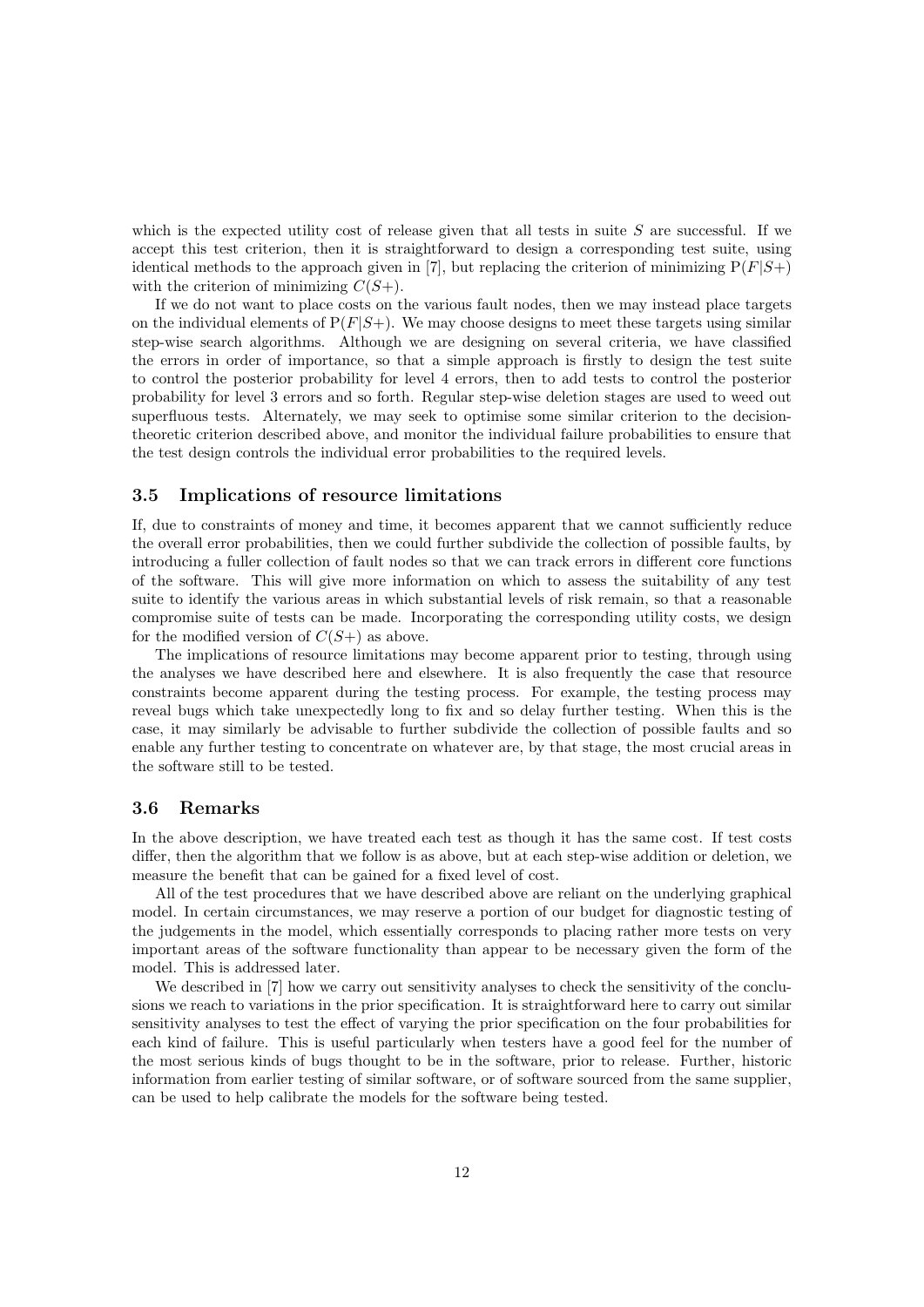We have addressed test design for multiple failure modes in the sense of targeting design at the most probable locations of serious failures. This leaves open the question of how to handle the test-retest cycle where a test fails and where we allow the possibility of determining the level of failure at that time.

A related issue is that, even if the test process is uncovering no faults, the importance of certain kinds of error can be upgraded or downgraded as time proceeds. For example, it might be decided late on in the testing process that certain functionality will not, after all, be released. In this case, what might have been very serious possible errors are substantially downgraded. One possibility is simply to re-optimise what remains of the testing process at this stage. An alternative is to have a mechanism which takes account of the downgrading or upgrading of certain kinds of error without going to full re-optimisation of the test process.

Finally, we have not considered how we may take advantage of observing the kind of error that occurs, and propagating this information over the network. For example, if we see a showstopper, one possibility would be to propagate this information over the models and thereby raise the probability of there being a show-stopper in untested nodes. This would require some extra modelling, in particular because the number of states in each domain node, at present essentially the two states [good, bad], would have to be decomposed further: for example, into the states [good, show-stopper, major fault, minor fault, cosmetic fault]. Beyond such more complicated modelling, there are few extra difficulties associated with this extension.

# 4 Diagnostics for the BGM approach

The main purpose of diagnostic assessments is to compare actual performance (either through testing or by use of software in the field) to the performance predicted by the models. In the BGM approach, the BGMs are representations of the tester's knowledge, so that the value of good diagnostic procedures is (a) to provide feedback on the quality of the representation for an individual tester for a specific software testing problem, and more generally (b) to help calibrate the general BGM approach through continued feedback on the success of the modelling and test design processes.

With regard to the quality of representation for an individual tester (or team of testers) for a specific problem, our concerns fall into two areas: whether or not the structuring process gives rise to adequately structured models; and whether or not the probabilistic specification appears to be in line with actual testing and field performance. These two issues are affected by the diagnostics that we attach to (1) test performance; and (2) field performance, which we describe separately.

# 4.1 Diagnostics during testing

# 4.1.1 Test performance

Typically, there are three scenarios we might consider. For these, we suppose that the testing process does not include purely diagnostic tests (which we describe below), and that a test suite has been designed to achieve desired levels of reliability. The testing process should be represented by one of the following scenarios.

• Performance of the software is about as expected. That is, testing reveals about the number of faults which the models predicted, and in expected places. The implication is that the structuring process delivered about the right structures, and the specification process delivered about the right specification.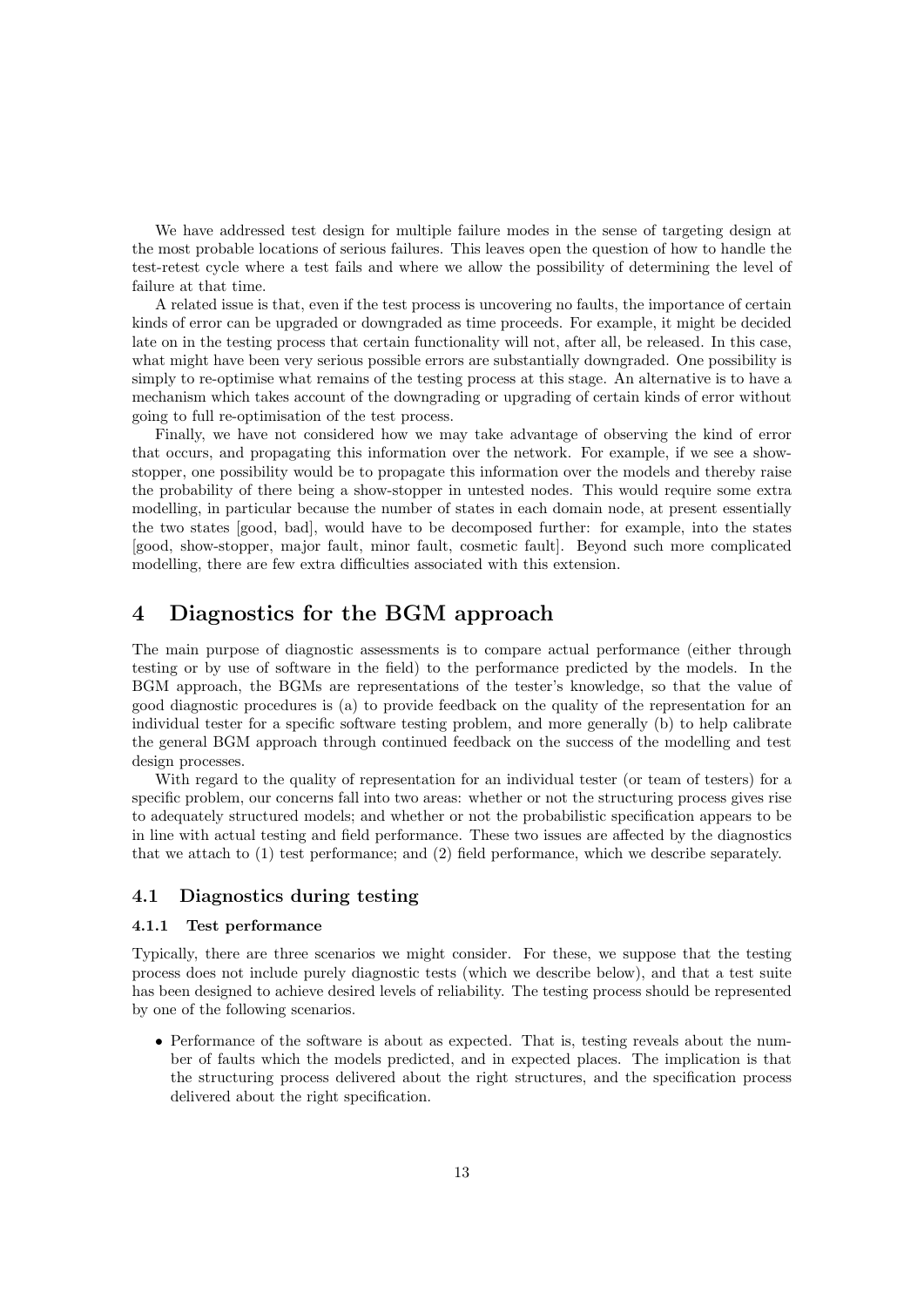- Performance of the software is better than expected. That is, testing reveals fewer faults than the models predicted. The implication is that the software was actually more reliable than specified, and thus possibly that resource was expended unnecessarily on too much testing or structuring to too fine a level of detail.
- Performance of the software is worse than expected. That is, testing reveals more faults than the models predicted, and may also have found faults in unexpected places. The implication is that the specification process over-stated the reliability of the software, or that the structuring process provided models which were inadequate.

#### 4.1.2 Test diagnostics

Two kinds of diagnostic are available from observing tests from a test suite. First, there is a global measure available at the end of testing which compares the number of faults found with the number of faults expected at the start of testing. Such information is mostly useful for calibrating the general BGM approach (for example, testers will obtain an improved 'feel' for the specification process) and for updating or evolving the BGM for further use.

Secondly, diagnostics can be calculated as each successive test in a test suite passes or fails. Each test has a certain additional chance of revealing a fault. Assuming the tests are scheduled to test the software areas with highest probability of failure first, we compare the results of successive tests with the marginal reduction in probability of failure (or expected number of faults remaining) that each such test provides. For each test (and in particular each sequence of tests) we expect a roughly matching number of faults found and reduction in expected faults. Too high a proportion of faults found provides an early indication that the prior probability of failure is too low, and vice-versa. Later in the testing cycle, it may be that a test with very low probability of revealing an error fails. This may be an indication of deficiency in the structure of the model.

#### 4.1.3 Sensitivity analyses and diagnostic tests

Information from tests is propagated over the various BGMs. Depending on the testers' judgements, the results of tests will have direct implications for some nodes (that is, the nodes directly observed), and indirect implications for some other nodes (that is, the nodes linked to those directly observed). For many nodes, depending on the strength of link between observed nodes and the efficiency of the test design, the model will suggest (according to the testers' judgements) that the nodes will have been fully tested. It will be useful to measure how important it is to have observed such nodes directly. This measure will provide us with a diagnostic as to which further diagnostic tests we might carry out if we do not entirely trust the links between nodes. One possibility is to construct a measure within each node which partitions the evidence in a node into direct and indirect evidence. This would probably be straightforward in a Bayes linear paradigm [5], but would require new research in this setting.

In addition to diagnostic tests which arise from identifying areas of the model which have been only indirectly tested, there is a straightforward way to identify further diagnostic tests. At some point, the main testing process ends, either because the resource available for testing has been used up, or because testing indicates that the software has achieved desired levels of reliability. In the former case, there is presumably no resource available for further diagnostic tests, so we need only consider the situation where the software is ready for release according to specified levels of reliability, and where there may be some resource available for further diagnostic tests. We now run as a first diagnostic test the test which we expect to resolve most uncertainty in the model (in the same way that we identify useful tests for the test design process). This might require no extra effort because the test design process will typically result in an ordered sequence of tests that we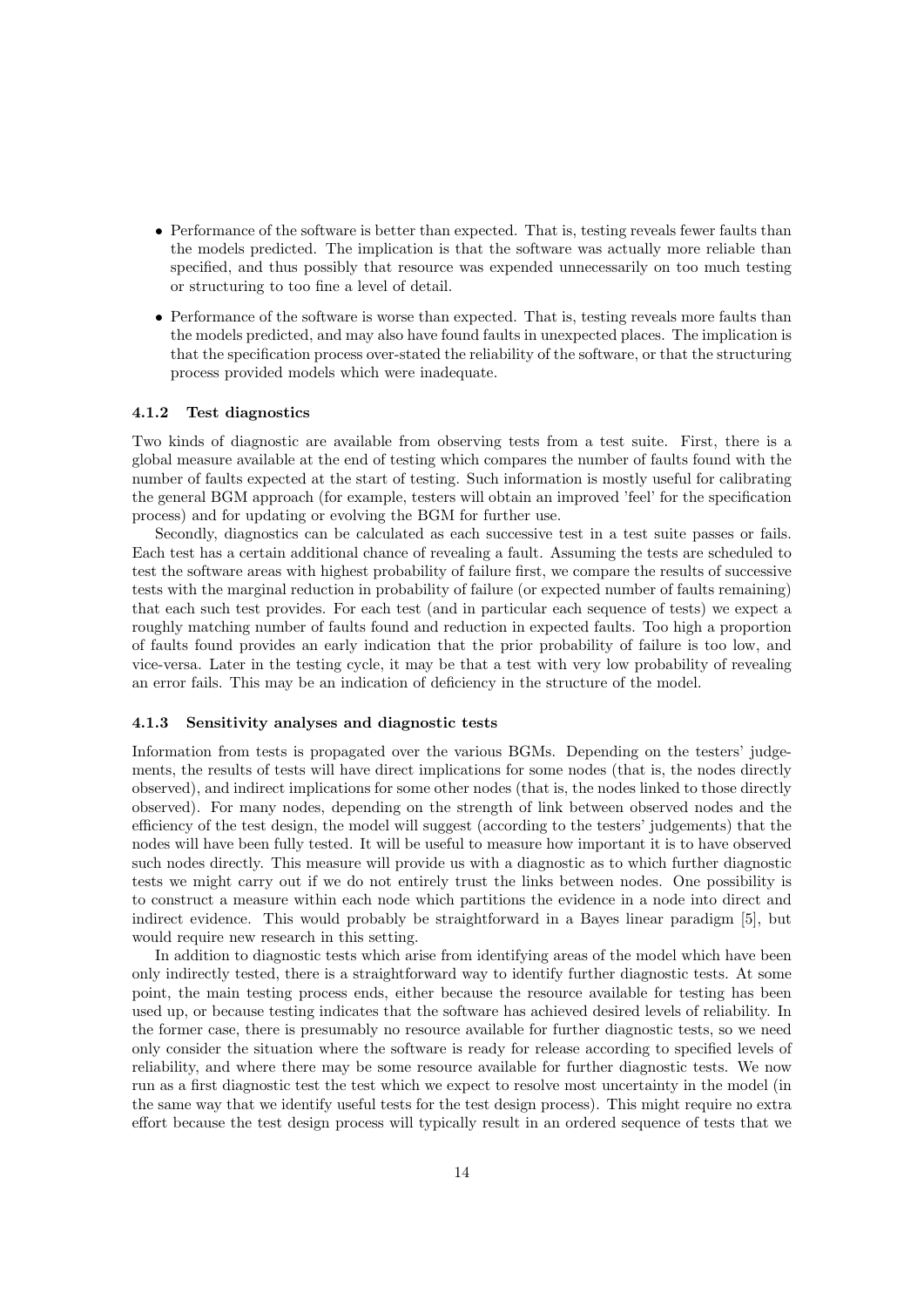wish to run. Testing will have stopped part way through this sequence, and so the first diagnostic test is simply the first test not to have been run in the original ordered sequence. (Alternatively, we might simply design a new suite of diagnostic tests, or design a single diagnostic test at every iteration.) We now check whether there is sufficient resource to run an additional diagnostic test, and proceed in this way until the resource has been spent, or the model has been fully tested.

The advantage of this procedure is that the diagnostic tests continue (in some optimal sense) to test the software to higher and higher levels of reliability, whilst also helping to confirm the validity of the model's structure through testing of areas which should have no, or a very low, probability of failure.

Whether or not diagnostic tests can be run depends on whether or not there is resource available, after normal testing has been completed. Such decisions need to be addressed taking into account the viability issues discussed later. For example, if there is resource available within the budget for testing a particular piece of software after the normal testing stage has been completed, it may be that this resource is better diverted to other needier projects.

# 4.2 Diagnostics after software release

#### 4.2.1 Field performance

We suppose that the software is released for field use following testing to an adequate level of reliability, and in particular that the models suggest that there are no (or there is only a small probability of) serious faults remaining in the software. The possible scenarios arising from field use are as follows.

- Performance of the software is about as expected. That is, no serious extra faults were revealed. The implication is that the structuring process delivered about the right structures, and the specification process delivered about the right specification, that the chosen test design was effective, and that the test-bed provided an adequate representation of field conditions.
- Performance of the software is better than expected. That is, no serious extra faults were revealed and there were fewer other faults than expected (assuming the software to have been released with some probability of remaining faults). The implication is that the structuring process delivered about the right structures, and the specification process may be understating the reliability of the software, that the chosen test design was effective, and that the test-bed provided an adequate representation of field conditions.
- Performance of the software is worse than expected. That is, serious faults were revealed in field use, or more than expected less serious faults occurred. The implication is that the specification process over-stated the reliability of the software, or that the structuring process delivered structures which were not sufficiently finely detailed, or that the chosen test design was ineffective, or that the test-bed did not provide an adequate representation of field conditions.

### 4.2.2 Diagnostic feedback from field use

Diagnostic feedback from field use can be used in a number of different ways. Field faults can be classified as follows.

• Faults which could have been found by the testing process, implying that the testing process was not sufficiently effective.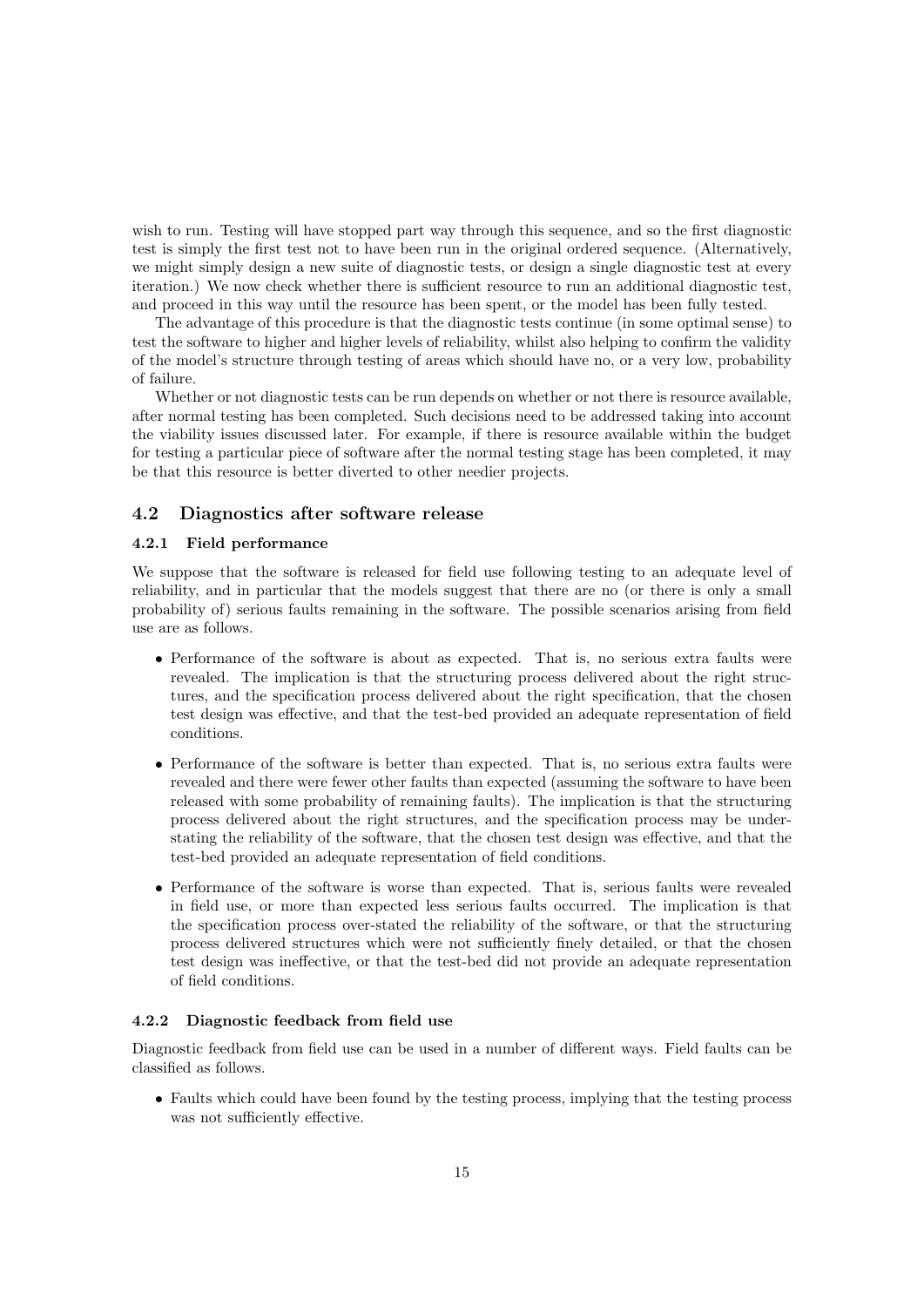• Faults which could not have been found by the testing process, implying that the test conditions were inadequate to represent field conditions.

We concentrate on the former kinds of fault. We will assume that the nature of the fault can be precisely identified, and that the mechanism by which that fault could have been found by testing can be precisely identified. For example, we assume that we can identify a specific test or test type which could have found the fault. Such faults can be further classified as follows.

- A fault is category A if the fault occurs in a location which the model suggests has been fully tested.
- A fault is category B if the software was released with a relatively low probability of such a fault occurring, and in particular that the test that could have tested for this fault, but was not carried out.
- A fault is category C if the software was released with a relatively high probability of at least one fault remaining, and the test which could have identified the fault is just one of a number of tests which might have been carried out, but were not.

Category A faults are the most serious as they imply that the tester has omitted to consider parts of the software to be tested, or that the BGMs are not to a sufficiently fine level of detail. An example would be that the tester judges that one test of software intended to process 8 to 16 digit numbers is appropriate fully to test the software, and that a single test (say, using an 8 digit number) passes. Later, we discover that there is a fault in processing 9 digit numbers. The conclusion is (a) that the tester was wrong to consider that one test tests all, and (b) that the tester might consider partitioning the input domain further, say into 8, 9-14, 15, and 16 digit numbers. Category A faults thus have an implication for the underlying BGMs.

Category B faults have particular implications for the probabilistic specification, as an error has occurred that the model suggests as having been unlikely. This provides information to update the current model, perhaps by down-scaling the probabilities that the software is fault-free, or perhaps by directing the tester to reconsider the judgements which were used to quantify the model.

Category C faults are, in some sense, expected. Thus, they do not have special implications for the model or the approach.

In general, in addition to the implications already considered, the number of field failures might also be used for general calibration of the BGM approach. This includes the following: choices of tuning parameters for those areas of the BGMs concerned with sporadic error propagation, as considered in section 6; choices of probabilities for the probability of introducing side-effect errors during the test-retest cycle, as considered in section 2.

### 4.3 Fault severity

We have addressed the implications of faults from test-bed and field use for diagnostics. It is also useful to take into account the severity of such faults. At present we have simply described these as serious or non-serious, but it is clearly desirable to formalize them, and to link the severity of fault with our recommendations on multiple failure modes, as described in section 3.

# 5 Model maintenance and evolution

The BGM encodes the knowledge of the tester: (a) for further use of the tester, and (b) for the use of other testers. To enable changes to the BGM in the light of new information or changed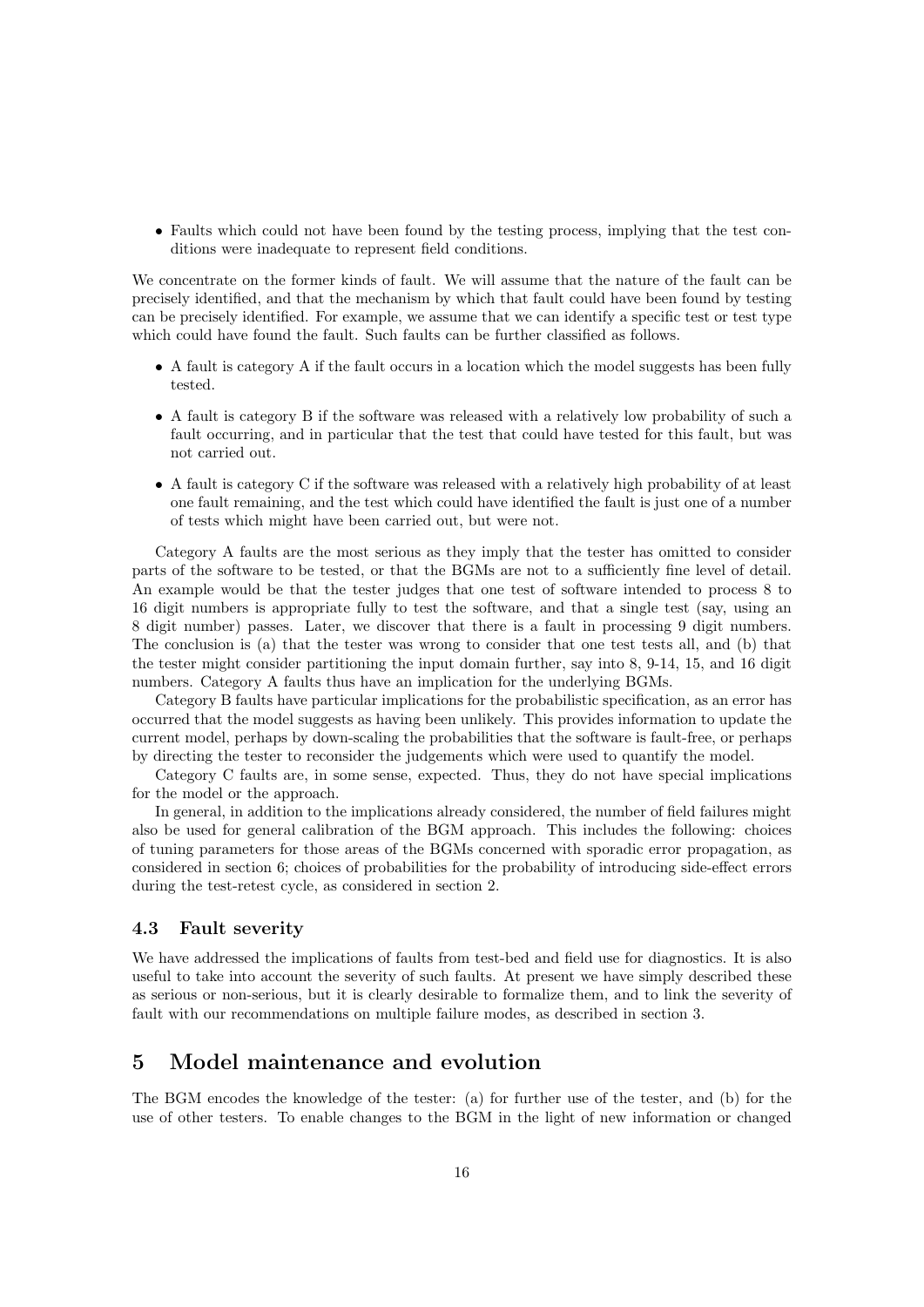functionality, it is important to distinguish between the actual uncertainty judgements made by the tester and the reasons for making these judgements. Particularly in circumstances where testers involved in the creation of the BGM are not involved in any future revision (for example restructuring) of the BGM, it is important that the information on which previous judgements were based is still available.

When a BGM is developed to assist software testers, the structuring of the software actions according to the tester's view of its functionality is not essentially a Bayesian activity. Instead, such structuring of software functionality extracts from testers a core framework for the testing process which is of considerable practical use whatever the testing strategy adopted. One advantage is that the corpus of structures elicited provides an explicit representation of the tester's reasoning concerning the functionality of the software to be tested. A second advantage, of course, is that we can construct from them BGMs to provide the full panoply of the BGM approach. These are the twin themes of what we must take into account with regard to model maintenance:

- how the structures, which carry the tester's judgements as to how the software functions, can be modified or evolved to take account of new or modified functionality;
- how the probabilistic information specified over the corresponding BGMs can be modified or evolved.

For the remainder of this section, we suppose that we have constructed a Bayesian model for the previous release of some software, and wish to update to a new release of the software. We describe the sources of information about software reliability which may help to construct the new model, and the actions which should be taken to use such information.

# 5.1 Documenting the construction

If BGMs for a software system are to be maintained in the sense outlined above, it is essential first to add an extra layer to the structuring process. This consists of (a) careful documentation of the grounds for structuring the software functionality in the first place, and of (b) careful documentation of the reasoning underlying the probability specification process. The former is naturally recommended whether or not the testing strategy employs the BGM approach.

Such careful documentation might be of use at several stages. First, when creating the initial BGM, it is useful to have a clear idea of the information available, to ensure that all relevant information is taken into account correctly. Secondly, if at a later stage the need occurs to reexamine the BGM, then well-recorded information will be of great value. It should be emphasised that such information may originate from several sources, ranging from actual reliability data to tester's judgements based mostly on experience. The benefits of recording such information include the following.

- The availability of rigorous documentation should simplify and improve the process of making prior probability judgements.
- Experiences arising throughout the testing process can be referred back to the underlying groundwork, thus providing for sanity checks and assessment of the testing methodology (whether or not via the BGM approach).
- Proper documentation as to why certain judgements were made is available for auditing purposes. When software turns out to have been badly tested, this presumably leads to large costs of some kind. Therefore it is useful to have audit procedures for identifying the reasons why various decisions were made. It is likewise possible to identify when software has been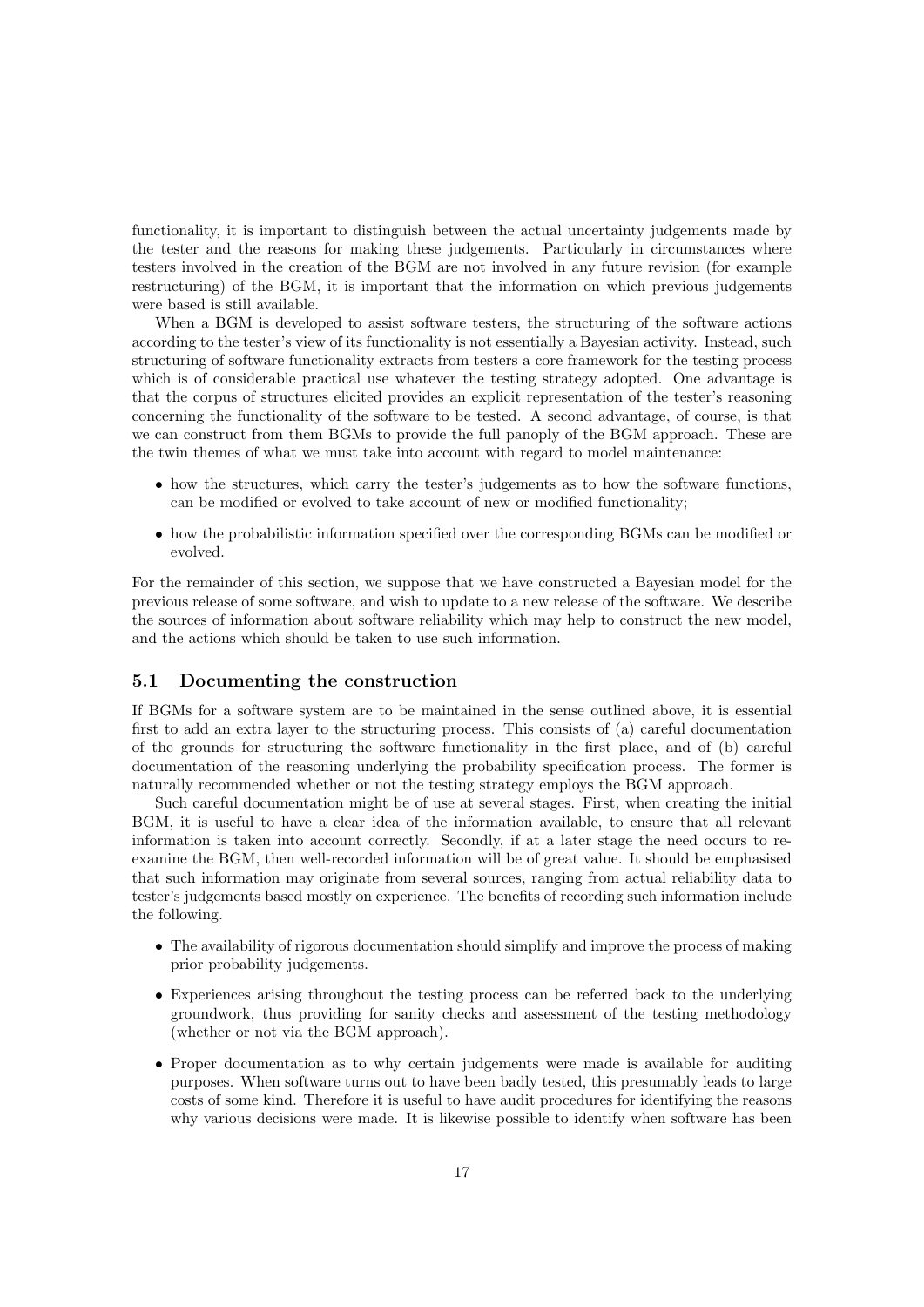very competently tested, and it is useful then to be able to use any documentation to identify good practice.

• When the models need to evolve, there is a careful record as to how the models were constructed initially, so that no extra uncertainty as to original software functionality need be introduced at the later stage of model evolution, and any further evolution can (if desired) take place along the lines chosen for the initial structuring.

# 5.2 Evolving the structures

#### 5.2.1 New functionality

The evolution of structures is necessary when the functionality of the software is extended or added. Note that the careful documentation of earlier structuring for testing is vital in deciding what is new and what is extended, and by how much it is extended. We define new functionality to be extensions to the software for actual new functionality, so that testing such functionality is not informative to remaining functionality. We handle such new functionality just as we would handle any other software to be tested for the first time, as described in [7]; for example we can judge which functions are intrinsically difficult to program and so identify areas with high failure probabilities. Note, in addition, that we also have the advantage of being able to take into account the general level of reliability of the remaining pre-existing software being tested, which will help the specification process.

#### 5.2.2 Extended functionality

Our approach differs according to whether the extended functionality is minor or major. By minor extended functionality we mean that (according to the tester's judgement or to explicit knowledge of any required software rewriting) the software is modified in a minor way to accommodate minor changes in functionality. A possible example is that software dealing with 8-digit numbers might be revised so that numbers ending with a zero are treated slightly differently. Such extended functionality should be able to be handled at the stage where we partition a software action for its inputs. This will involve adding to the current partition structure, which is straightforward, and adding new nodes to existing BGMs. Within a tool, this should be simple to accomplish. Finally, we will need to make a probability specification over the new and old parts of the structure.

The probability specification over the old parts of the structure can be handled as described below where we address evolving the probability specification. In particular, it will normally be advisable to take into account that the software extension may have introduced new faults into the pre-existing (and previously tested) areas. The probability specification over the new parts of the structure is guided by the specification made for the old. Typically, the tester would be guided to probabilities of the same order of magnitude as for the old parts of the structure, but generally larger to reflect the novel nature of the new functionality. Sensitivity analyses can then be run to assess the implications for test design and so forth, and calibration analyses can be run to help ensure that the BGMs are in line with the tester's judgements.

For major extended functionality, we have the choice of dealing with the software as though it is entirely novel or of repartitioning and evolving existing BGMs, as for a minor extension of functionality. An example is provided by extending old software capable of dealing with 8 digit numbers to software dealing with up to 16-digit numbers. If we choose to regard this as extended functionality, new nodes are added to the existing BGMs, with corresponding scaling-up of root probabilities to express the possibility of new errors being introduced in old functionality. Alternatively, we can choose to regard the software changes as so wide-ranging as to merit ab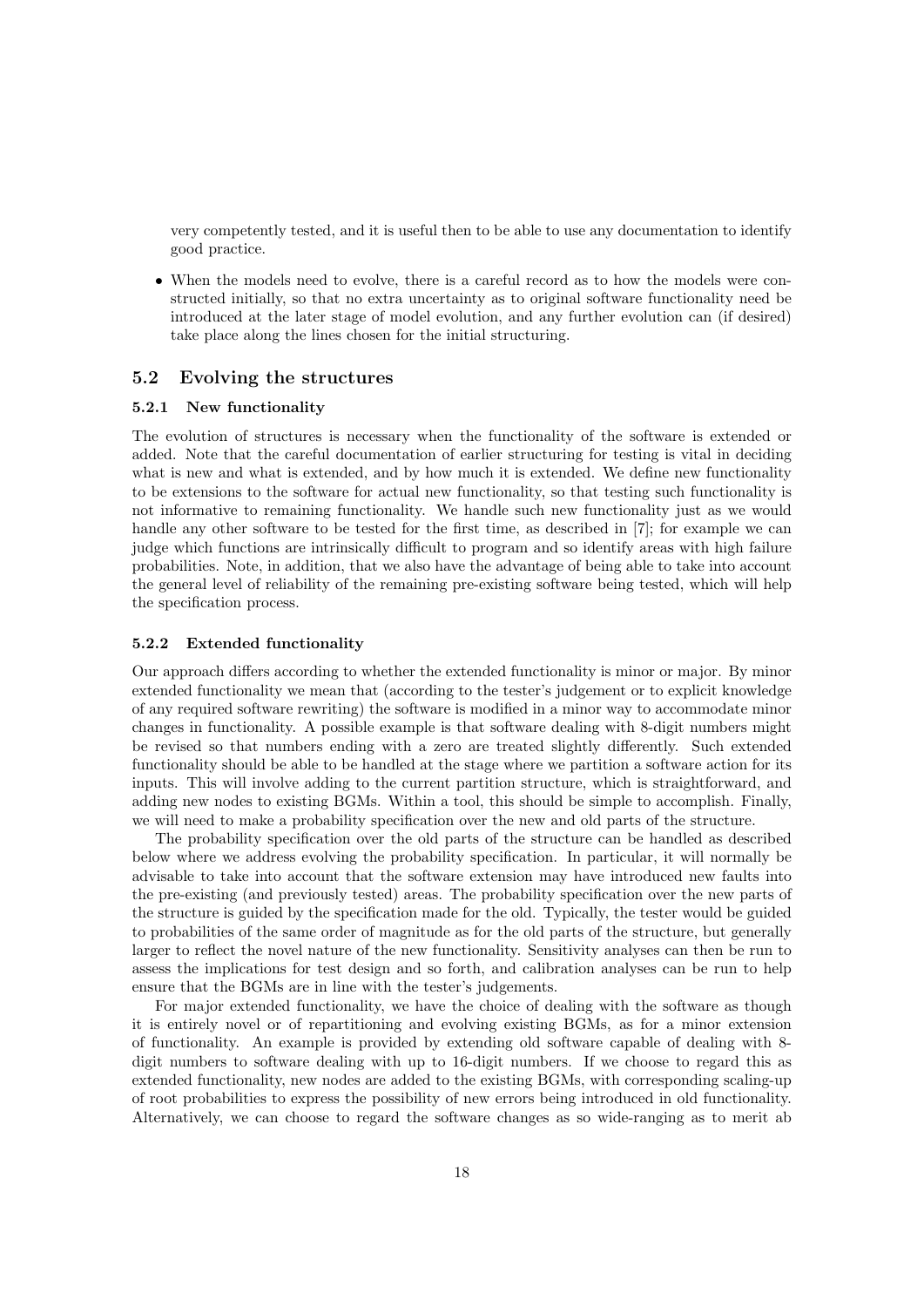initio modelling, but where we can take advantage (a) of the existing BGMs for the software being extended, to give order-of-magnitude guides as to the likely reliability outputs from the new model; (b) from the careful documentation process outlined above, which details how the existing BGMs were formed, and whether or not there are diagnostic features from live testing which need taking into account.

#### 5.2.3 Knowledge at code level

Depending on how much information is available, we may have direct access to code information or be able to request such information from the code producers. The types of information that we might find informative are knowledge of the formal call structure or the observed call structure or information as to which aspects of the code had been substantially modified since the previous release. If this is the case, any information about the code that is newly available is now used to check whether the modelling has overlooked any important features of the new release. Information about the code for earlier releases of the software should already be reflected in the previous generation of graphical model.

# 5.3 Evolving the probability specification

In this section we assume that there is no substantial new functionality, and that we are dealing with a revision of existing software with the same basic functionality as before. (It is straightforward to allow for minor extensions of functionality.) The probability evolution needs to take into account: information from previous testing of previous versions of the software; information from field usage of previous versions of the software; and the scale of software revision.

#### 5.3.1 Exploiting the test history

Test records for previous releases of the software contain information as to which tests passed and which failed, both initially and on retest. These records are directly relevant for criticizing current modelling strategies and for constructing the new models. Therefore, diagnostic comparisons between the previous model and the corresponding test results are used to identify where the tester was over-confident or under-confident for the software reliability in the previous release, and by how much. The diagram for the new release of the software might start by recreating the diagram for the preceding release, as a simple scaling, at the level of the root probabilities, of the original prior probabilities using the above heuristic to express confidence in the original model.

#### 5.3.2 Exploiting previous field experience

Commonly, the previous release of the software will have been tested or used live. From such use, new faults may have been identified. Failure reports from the field identify: which tests were overlooked; which provocative tests should have been carried out; and, by implication, areas with no reported failures increase confidence in the testing process and the true software reliability for the previous release. Therefore, one approach is to make an overall assessment of software reliability for the previous software release, taking into account the evidence from its field usage. This can take the form of a confidence assessment in the previous test model and also a level of confidence in the performance of the software immediately prior to the latest rewrite. This can be used to rescale the root probabilities derived above (after considering the previous test history) and possibly suggests further nodes representing provocative tests.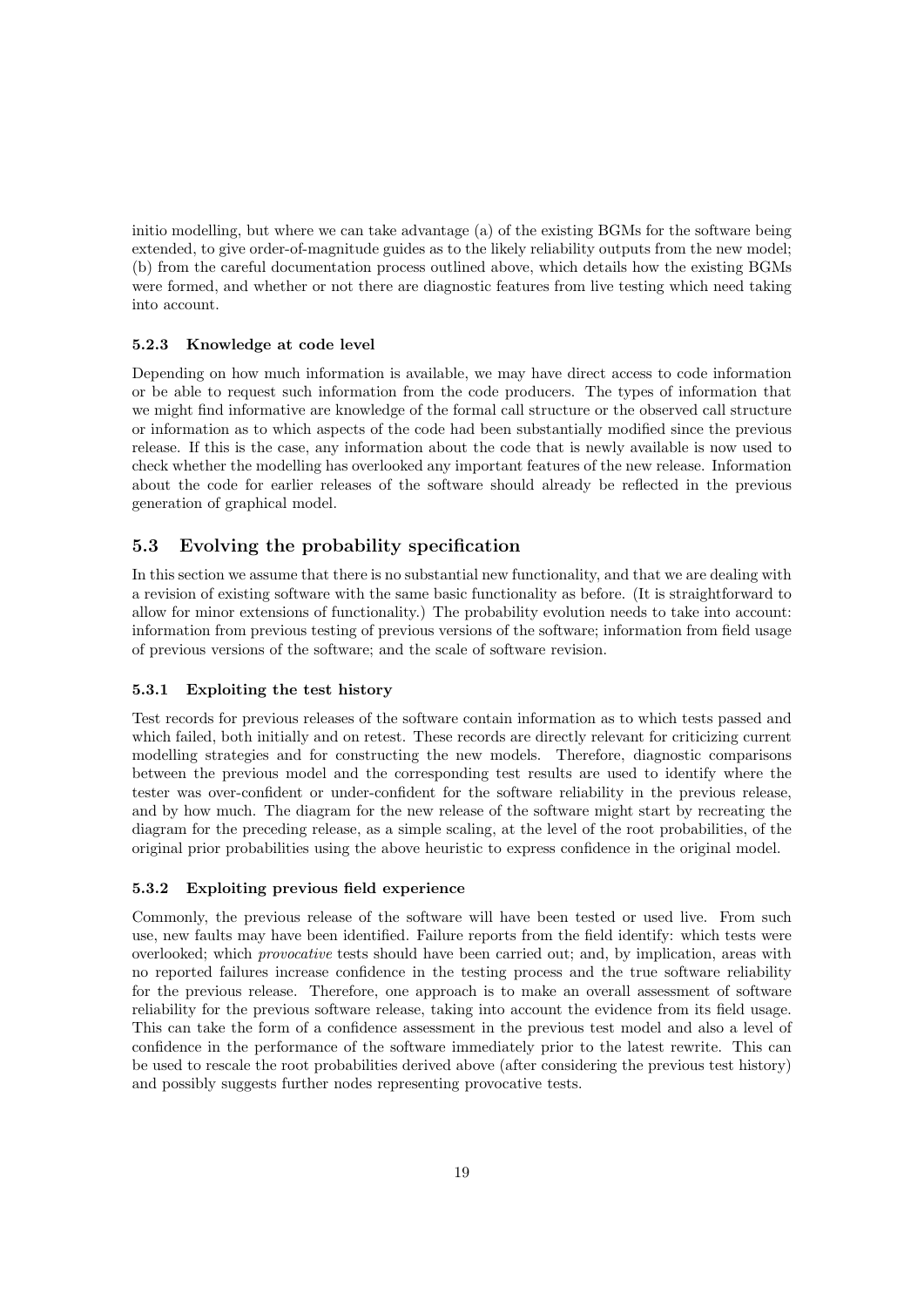#### 5.3.3 Knowledge about the nature of the software rewrite

If the new release is a minor upgrade to the old release, then the most important consideration is whether the field errors have been fixed, while if there has been a major rewrite, what matters is largely the new errors that may have been introduced. The outputs from the two previous sections, taking into account both the testing history and field experience, will have produced revised models for the initial state of uncertainty and the posterior state of uncertainty for the original model. These are now combined in light of knowledge about the nature of the software rewrite. For example, we might choose a linear weighting of the prior and posterior root uncertainties at each node (near prior for major rewrite, near posterior for minor rewrite), possibly choosing different weightings for different regions of the model.

# 6 End-to-end testing

By end-to-end testing, we mean testing of a complete software system, including all its subsystems and links between them. The end-to-end testing problem is broadly similar to the testing problem we have already covered, and much of the methodology we have provided already can be applied straightforwardly to the end-to-end testing problem. It is particularly characterized by the requirement to test many subsystems, and the links between them, simultaneously, and typically requires more testing in the way of testing flow of software processing, and this has an implication for the test design process, as there are far more possibilities to consider.

# 6.1 Modelling for integration of subsystems

We view a software system as a collection of subsystems linked together. The full testing problem can be separated into two stages. First, we apply the BGM approach, as far as practicable, to each of the subsystems, which we treat as independent modules. We consider dependent subsystems below. Therefore, whatever the present level of testing, we consider that all the subsystems have been structured for testing according to the BGM approach. We deal with the case where this is not so, together with viability issues, later. It should be noted that if we have applied the BGM approach to all the subsystems in the system, then each such subsystem provides a full probabilistic summary of the current state of testing within that subsystem, whether or not any testing has taken place within that subsystem. In principle, there is no difficulty in designing either end-to-end tests or within-subsystem tests which will have an impact on the current probabilistic description of reliability within a subsystem. However, it may be more natural (and easier to manage) to undertake testing within subsystems as modules, especially if teams are given special responsibility for particular subsystems. Note that end-to-end tests will continue to provide fresh information about the state of reliability within each subsystem.

Consequently, we focus here on testing the integration of subsystems. The structuring required for the integration problem is similar to the structuring involved for the subsystem testing problem. The team responsible for end-to-end testing identifies the software actions which link the subsystems (and also identifies any reliability dependencies between subsystems: see below), and provide judgements as to their reliability. This team must also specify the inputs which form the domain of each software action and partition them in the usual way. Further, the team must complete the mapping of tests to observables, and must specify, for example, any constraints on the ranges of inputs provided for tests. The testing of the integration of subsystems needs to address two issues.

• The links between subsystems need testing. This is relatively straightforward to achieve, as all the links should be representable as simple software actions dealing with transmission and reception of data. The case study addressed in [7] contained several examples of such links.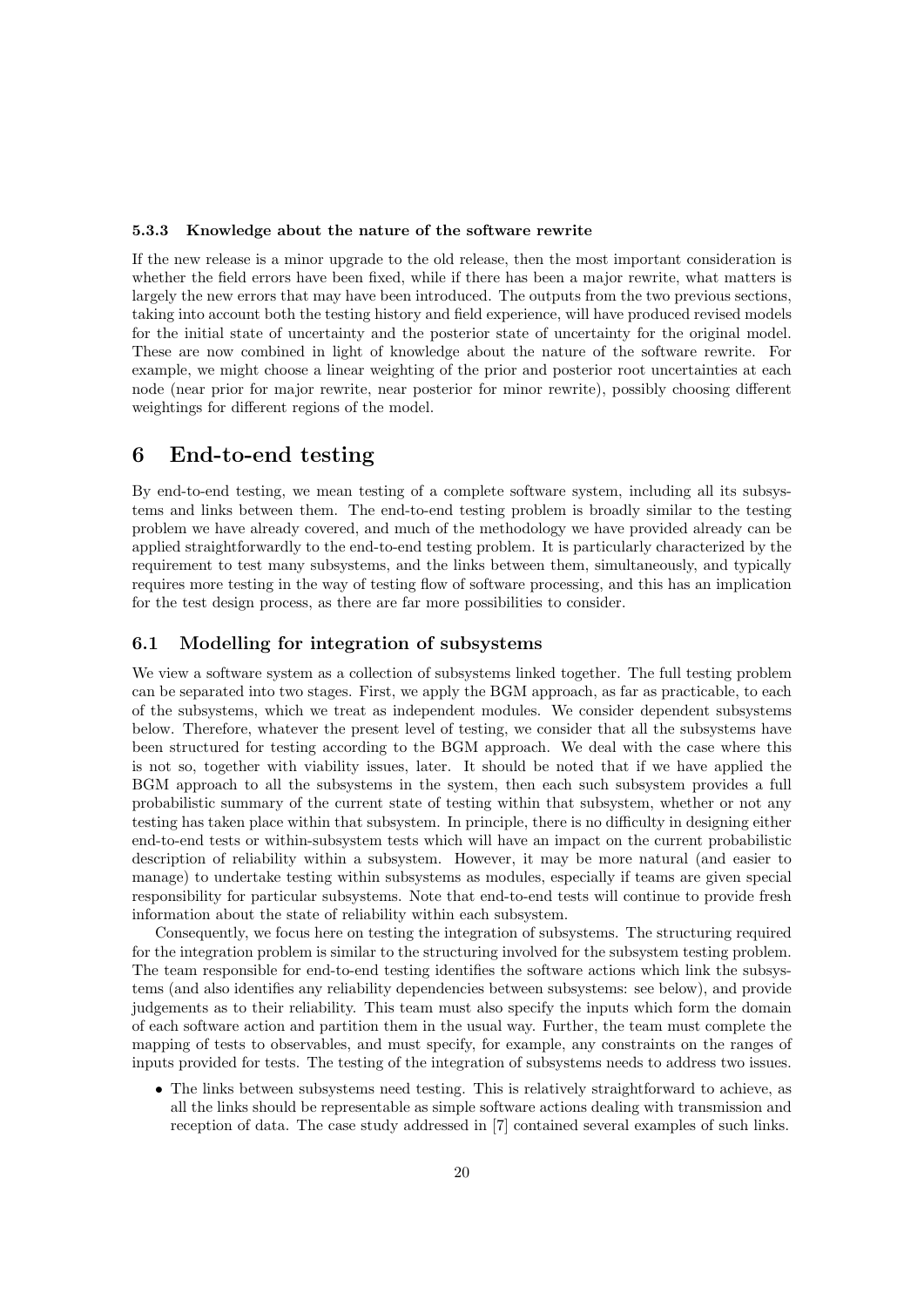• The integration of subsystems. The kinds of errors we want to detect here are the kinds of error which would not ordinarily occur if the testers are correct in their judgements about how the software is structured. Such errors may occur intermittently or be difficult to replicate. Other such errors may occur because there were unforeseen (and therefore unmodelled) relationships between subsystems.

Of these two issues, the second is much harder to address. We propose to deal with it by allowing a general model for sporadic errors of this kind. We begin by specifying a high probability for sporadic error across the system. Each test pass reduces this probability. However, the observable for each such test is that each database must be examined for side effects before and after each test, and examined to ensure that the only differences are those required by the instructions implied by the test. Such checks may, or may not, be an intolerable burden, but do genuinely test the integration. Handling of such sporadic errors is considered briefly in section 2, in which we also consider side-effect errors introduced by the test-fix-retest process.

If the burden of checking databases for side effects is too costly, simpler approaches may be employed. However, these would provide less information. One such approach is to consider a hierarchy of sporadic errors for databases within a BGM framework. For example, we might represent each database used in the system by a node in a BGM, each connected to a common parent node which carries the general level of sporadic error across the system. This general level of sporadic error will need to be specified at the outset to reflect the testers judgements, but would be a tunable parameter which could be subjected to sensitivity and calibration analyses. Similarly, each of the nodes for the single databases carries the general level of sporadic error for that database. The nodes on the BGM are connected by arcs to represent possible flow of information, to whatever level of sophistication is deemed appropriate to meet the testers judgements. For example, a pair of databases might be judged as having a higher pairwise degree of unforeseen side-effect, and this can be straightforwardly modelled via a BGM.

# 6.2 Input arrival testing

Suppose that testing has been carried out to some satisfactory level. Typically, the tests we design for end-to-end testing will pass through a series of subsystems. For each of these subsystems, the inputs will arrive as intended and of the correct type. That is, if a subsystem expects an eightdigit number to process, part of the testing process focuses on delivering that eight-digit number correctly. Furthermore, each subsystem is typically tested for the range of inputs it is intended to process.

End-to-end testing should also test what happens if one subsystem passes on inputs which are correct for that subsystem, but inappropriate for a subsequent subsystem. This might happen for two different reasons. First, it may be that the systems design has overlooked an incompatibility between one subsystem and a subsequent subsystem. This will be handled by at the stage at which tests are mapped to the observables, as the input constraints for the various subsystems are considered at that point. Secondly, it may be that the inputs arriving for a subsystem are inappropriate because of an error occurring in the previous subsystem, or because of a transmission error. However, both of these are modelled via software actions in the usual way, and so require no separate treatment.

# 6.3 Clusters of subsystems

It may be necessary to handle situations where the software in one subsystem is related, in terms of reliability, to software in another subsystem. This might occur, for example, because the software engineers copy code from one application and re-use it for another. An example is where encryption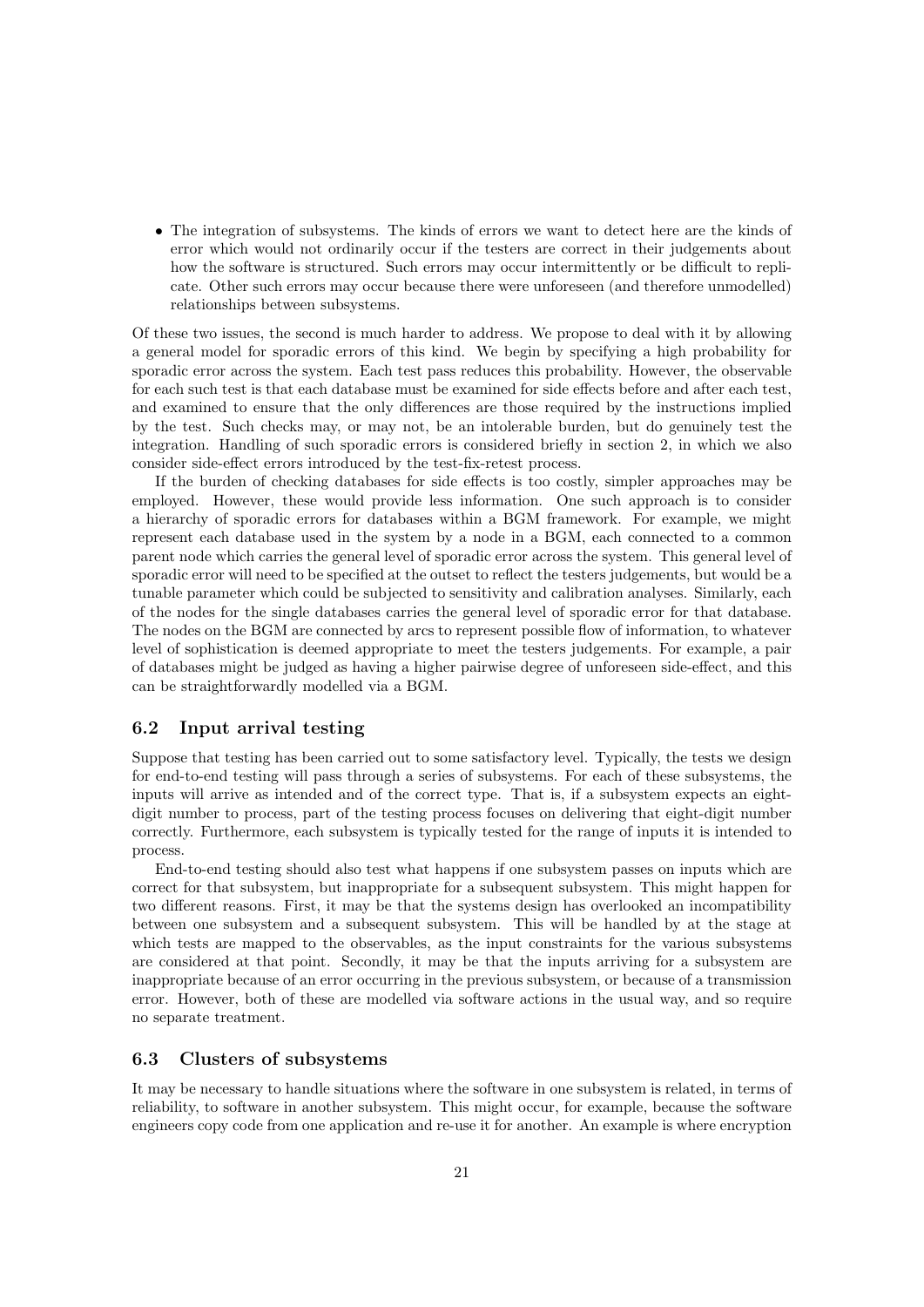and decryption algorithms exist as identical duplicates in different subsystems. This then implies that there may be situations where nodes within BGMs for one subsystem may be connected to BGMs within another subsystem. In principle this can be handled in the way we describe in earlier documents, which is to connect such BGMs via a clustering factor. However, this has the drawback of being more difficult to manage, particularly if the subsystems are being tested by different teams.

An alternative is to continue to test independently within subsystems. However, when we come to use any reliability summaries from such modularized testing, the end-to-end model may understate the degree of reliability in each cluster of subsystems. In this respect, modularized testing offers a conservative picture. If the test budget allocated to such testing is sufficiently high, we may choose to undertake more detailed modelling in order to detail dependencies more carefully. Such a choice can be guided by viability considerations as discussed below.

We should, of course, take advantage of any such software relationships. Therefore, one of our recommendations is that, if practicable, the tester responsible for the full system should coordinate the BGM approach to structuring the software actions in the two subsystems to minimize the effort of duplication of structuring and documentation; and that test failures directly attributable to those software actions in one subsystem be notified to the testers responsible for testing the related subsystem.

# 6.4 Viability

As we describe in section 7, it may not be worthwhile to construct BGMs for every subsystem in the system being tested. The guidelines contained therein can be used to decide whether or not fully to model each given subsystem. For example, if one of the subsystems is known with high confidence to be highly reliable, and if it would also be very expensive to construct the BGMs for it and then test them, we might decide not to construct them. We would, of course, continue to test links between this and the other subsystems.

In order to obtain numerical summaries over the full system, it will be necessary to specify directly appropriate summaries for subsystems which we do not test by full BGM modelling. If we can observe whether or not the outputs from such subsystems are correct, we might further introduce some crude mechanism for updating such numerical summaries. For example, we might introduce a beta prior distribution to represent the probability that the full subsystem works correctly, and update for each successful test observed. Otherwise, it might be best to treat such a probability of failure for such subsystems as irreducible without further detailed attention. Clearly, as elsewhere, the cost of paying more attention to modelling is offset by pay-off in knowledge gained.

# 6.5 Implications for design

End-to-end testing can subsume within it the testing within individual subsystems (for example every end-to-end test will help to update the BGMs for separate subsystems), but is probably best tailored according to these principles.

- Testing proceeds first within subsystems, to agreed levels of reliability.
- Testing proceeds until the level of sporadic error is deemed sufficiently low. This can be guided by whatever benefit and resource constraints are involved, as described in other documents for the general BGM approach.
- Testing proceeds until the links between subsystems have been adequately tested. There are BGMs representing the software actions involved in the links and interfaces between subsystems, so the methodology to do this has already been described in other documents.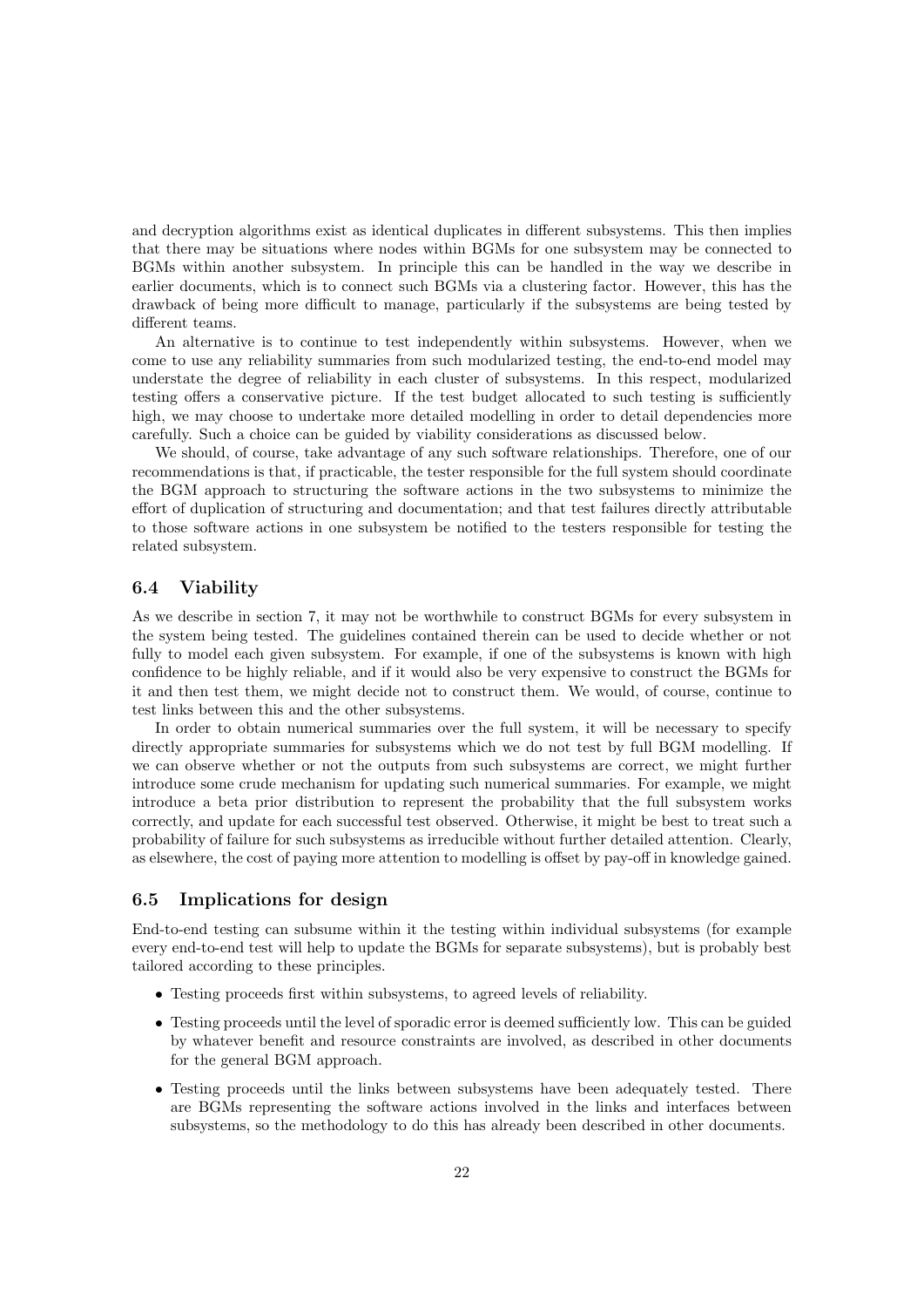• Testing proceeds until the various combinations of flow of control between subsystems has been adequately tested. This extra remark is made because there are typically many more such combinations than for processing within subsystems, and although each such control has typically a very high level of prior reliability, there may be a considerable cost for failure.

It is worth noting that it may be more efficient to regard every problem as an end-to-end testing problem, with no modular testing of subsystems, so that the problem of test design is how to test end-to-end tests that test the whole system and all the subsystems satisfactorily. Alternatively, subsystems might be tested modularly to some specified level of reliability, but not to a releasable state of reliability, and then further end-to-end tests can be carried out with the partial aim of completing the subsystem testing en passant. Whilst this would be efficient (and possibly practicable for small systems), it might be much more difficult to tackle the testing problem in this way.

# 7 Viability of the BGM approach for individual applications

We now discuss how the viability assessment process can be achieved for individual testing situations within a company or institution, this was also presented by Coolen et al [2]. The first part of the process is to link the BGM approach with the company's strategy for making decisions and assessing risks. This depends strongly on context and so it is more meaningful to explain how to match the test effort required in using the BGM approach to the requirements of the problem, so that, if all goes well, managers will always have a procedure that suits its needs. To do so, we begin with a qualitative assessment by the company of the costs and benefits of their existing approaches, and then contrast these with the costs and benefits of the BGM approach.

# 7.1 Assessment of an existing testing approach

We focus on an imaginary forthcoming project at a company, and attempt to see what the assessment must cover. There are two aspects to consider:

General: features which will be relevant to the assessment whichever testing approach is applied.

Specific: features which depend on the approach that is used, one such approach being the BGM approach.

Each of these two aspects can be cross classified according to

Cost: the cost of overlooking errors for the project (general) and of carrying out testing (specific)

Error level: the level of error in the software to be tested before testing (a *general* feature) and after testing (a feature specific to the approach used).

# 7.2 General assessments

#### 7.2.1 Project cost

There are many relevant considerations for the cost of overlooking errors in the software before release. This is intimately linked to the general importance of the project for the company, and underpins all the effort that it is worth taking to do a good job on the testing. Informally, we may classify the importance that the project performs appropriately as follows.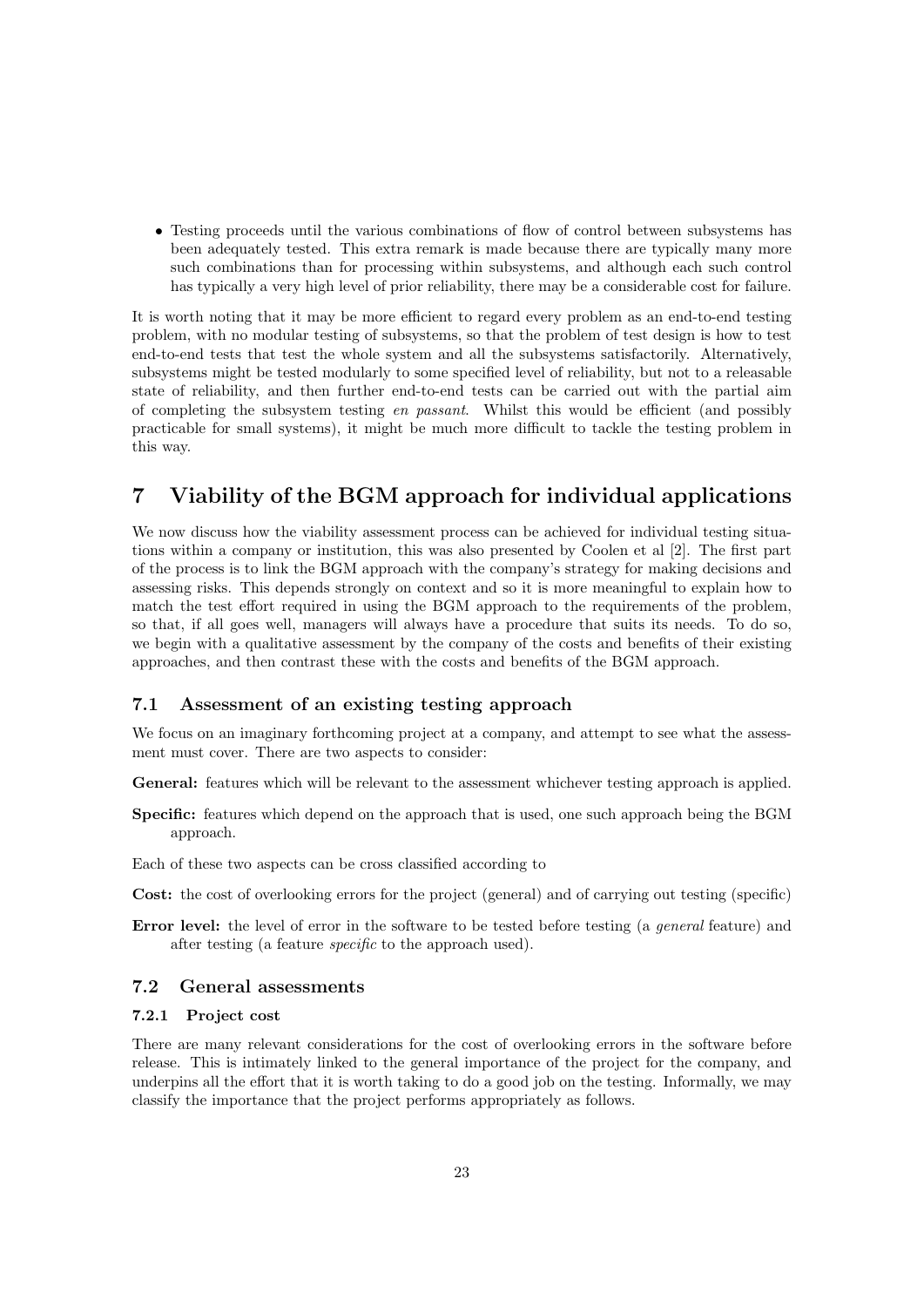- High Importance. A particularly important project at the heart of company profitability for which it would be extremely costly (in time, effort, prestige) if the project were to develop major failures in the field, and where it is very important that software is good.
- Medium Importance. A fairly typical project, for which poor performance will be 'typically' costly, and where it is important that software is good.
- Low Importance. The kind of project where it does not really matter whether the software is good. For example, the project might still be in a trial phase, or concern areas with little consequence, or the software may be a simple stopgap, until a better solution is found; code quality is not a major concern.

The effect of this classification is to determine one, or several, multipliers on the consequences of different types of failure after release. Of course, it is really a crude discretisation of (several) continuous quantities. If we were intending to carry out a full decision analysis, then such a quantification would doubtless be important. However, we are really trying to illustrate the qualitative structure of the assessment. Further, as soon as we try to elicit precise quantitative effects, we will tend to face many practical, psychological, and political types of issue, whereas it is often quite quick and easy to get agreement as to a broad categorisation as above.

Therefore, for each factor, here and below, we suggest three levels of importance: high, medium and low. By *high importance* we mean that improved testing is always a major issue. By low importance we mean that testing is not a major concern, according to the particular aspect under consideration. If we eventually implement the initial recommendations presented in this document, then we may reword or reclassify or add new levels to fit better into the company's particular milieu. Although it is not difficult to make more detailed distinctions, the relevance of the different levels should be fairly clear.

If we do wish to refine the judgement, then we might introduce a cost vector, representing, say, the expected cost of each minor, major and showstopper error found after release.

# 7.2.2 Initial error level of software

The importance of testing will obviously depend on how many errors the software contains initially. Clearly, this is unknown, but an assessment can be made into the following categories.

High error level. The software is likely to contain important faults. Testing is very important.

Medium error level. Software quality is uncertain. Some testing is required.

Low error level. Testing is mainly a formality.

The effect of this classification is to scale the probability of faults existing a priori in the software, and so likely to be remaining in the software after testing. We could further break down our information about the software according to the following considerations.

- Is the software substantially new, or largely a routine rewrite of existing, good quality software?
- Is the area of application of the software relatively straightforward (and so more likely to be error free), or novel and difficult to program reliably (and so more likely to contain errors)?
- Is the software long and elaborate, or short and simple?
- Is the software is produced by a reliable team, or not?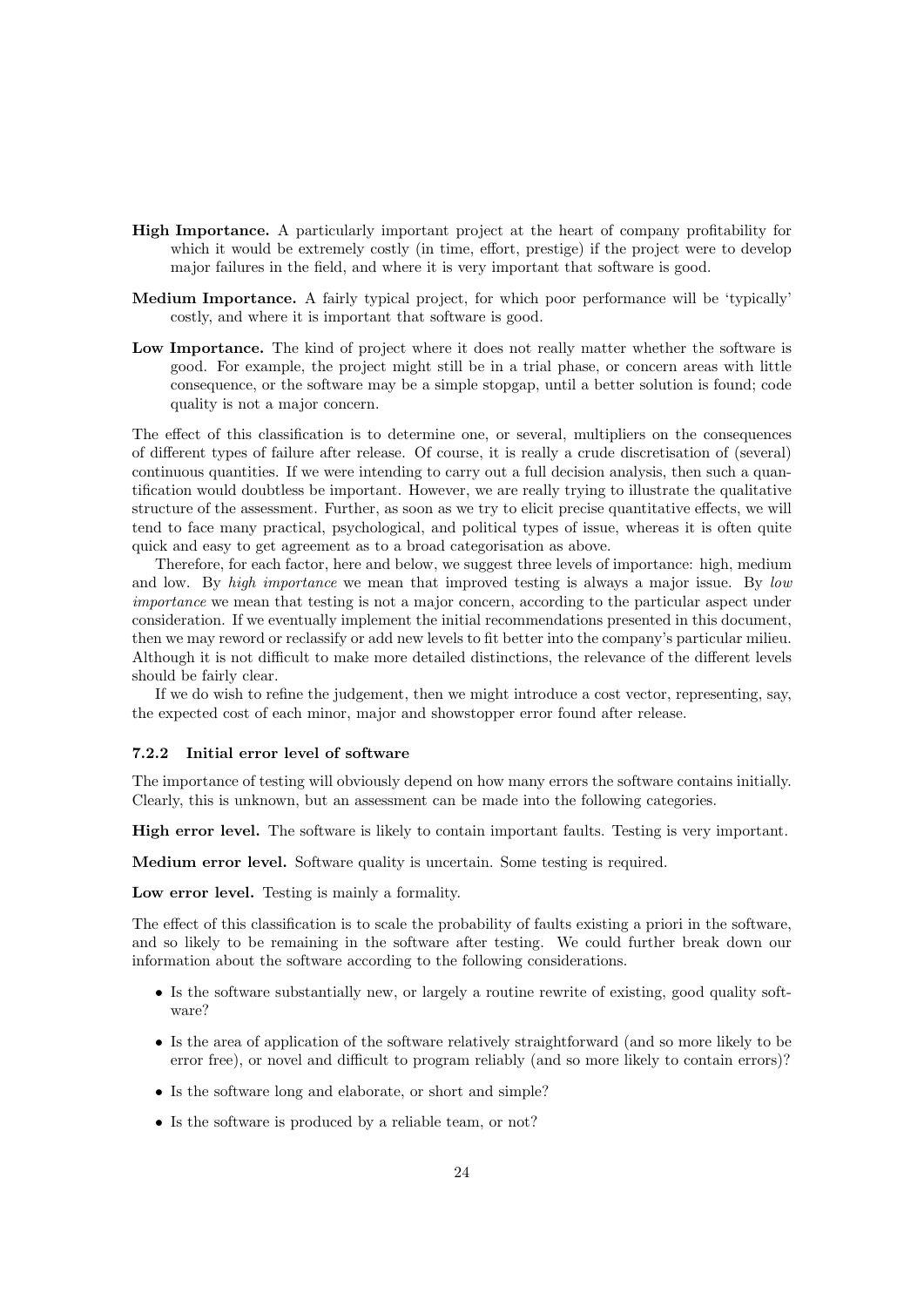We could build up a simple assessment procedure based on this type of consideration to give probabilities for each type of level of software deficiency. Again, we might introduce a probability vector for the different types of error for each category.

# 7.3 Specific assessments

# 7.3.1 Test cost

We suppose that company assigns a testing budget,  $B$ , using their current methods of assessment. B has two components: money,  $M$ , and time,  $T$ . Each of these is a prior expectation, which may be modified, but they are both set fairly early in the process, to some order of magnitude. For simplicity, we suppose that each element  $M$  and  $T$  may be classified as follows.

High expense. Sufficiently expensive that reducing test cost is a major concern.

Medium expense. There may be some scope for cost reduction, but this is not a driving consideration.

Low expense. Cost reduction is not an issue.

Of course, these classifications are relative to the constraints of the problem. For example, a testing budget is expensive in time if the expected testing time gets very close to the promised release date of the software. Time enters the costings indirectly as a constraint. For example, if time cost is high and overall test quality is poor then we will seek to use time more efficiently to improve testing.

#### 7.3.2 Error level of testing

Within their current approach, suppose that the company now assesses how effective they believe their testing regime is likely to be. Presumably most testing is not planned to be poor, though time constraints and so forth will mean that full testing (whatever that might be) is not always possible. Again, to keep things simple for purpose of illustration, suppose that the company considers three categories of test deficiency. Note that we are concerned here with errors which could be caught by the testing process. Any further errors which can only be detected after release are beyond the scope of this analysis.

- High deficiency. There is large uncertainty as to whether testing will find all high priority faults. For example, some important areas of functionality might only be superficially tested. Improved testing is a priority.
- Medium deficiency. There is reasonable confidence that all high priority faults will be found, but less confidence that all major errors will be found. There is scope for improved testing.
- Low deficiency. There is confidence that all highest priority and other major faults will found, in sufficient time to fix before release. Improving test effectiveness is not considered important.

This classification is made by comparison with similar testing problems addressed by the company. In practice, this is essentially how budgets are assigned, in that expert testers make assessments of the resources required for careful testing, by analogy with previous testing experiences, and then by negotiation settle on a time frame and resource budget with which either they are happy (presumably as they feel this will lead to low test deficiency) or which they accept as a compromise involving some degree of test deficiency. As with each of the other inputs, we could refine the categories by discussion with test managers if we wanted to implement this approach.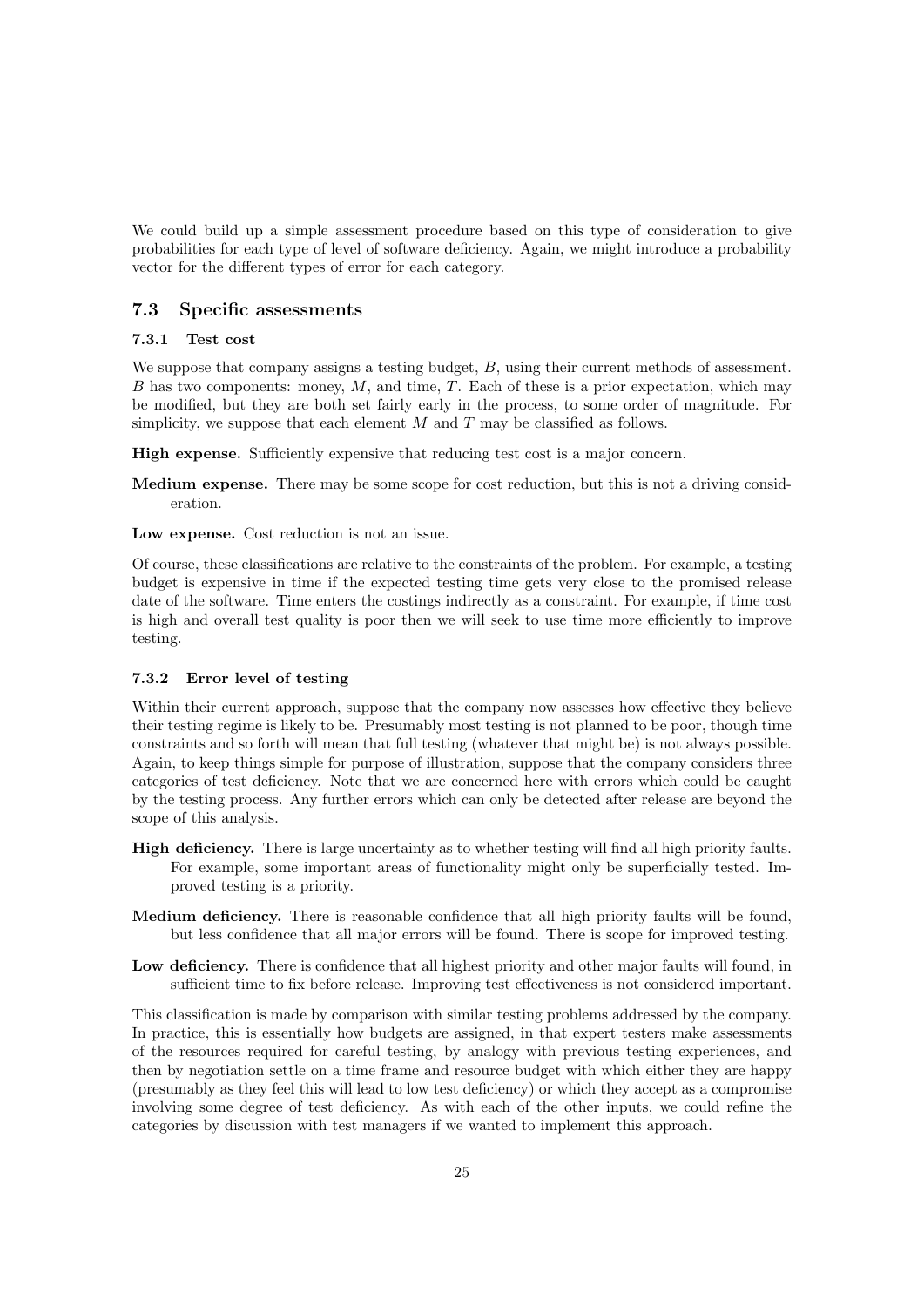Note that test error level refers to lack of confidence in the *test procedures*, not in the quality of the software after testing. For example, if we did no testing at all, then we would have no confidence in the testing (obviously) but if we had high confidence that the software was of good quality then we would still be happy to release the software. Effectively, we are dividing the belief specification problem into two parts. First, the chance of errors in the software (initial error level), and secondly, the probability of finding such errors given that they are in the software (testing error level). This decomposition is made to make it easier for the company to specify their judgements, and because software deficiency will be a common feature to the problem irrespective of the testing approach, but test deficiency strictly applies to what the company can achieve without the BGM approach. In the same way, in financial considerations, project importance is common to all approaches but current test budget only relates to the company's choice without the BGM approach. Again, we may specify a probability vector for the ability to find each type of error.

### 7.4 Use of assessments

We now consider the potential for the BGM approach to be worth considering for a new project. The financial considerations are summarised by the cost assessments, whilst the confidence in releasing good quality software is summarised in the initial and test error levels. The advantage of starting with simple classifications is that for many cases the conclusion will be fairly obvious without detailed calculation, for example if all costs and error likelihoods are assessed as high then we would expect the BGM approach to be very helpful, while if all are assessed as low then presumably we would expect much less benefit from more sophisticated approaches. In practice, we suspect that for many problems this cross-classification will quickly reveal whether the BGM approach should be explored, as the potential for improvement can be gauged from the number and nature of high values in the specification. If we do seek a quantification, the overall expected cost to the company is of the form

[Project Cost] \* [Initial Code Error] \* [Test Error] + [Budget Cost],

suitably scaled, and possibly based on vectors of costs and probabilities. However, it is more fruitful to use the above assessments to direct the amount of effort we put into the BGM approach analysis, as follows.

#### 7.5 Assessment of the BGM approach

Set against the various advantages of the BGM approach (some of these advantages, such as the availability to managers of detailed justifiable assessments of software reliability before and after testing, are not easily tangible in money terms), are the costs of implementing the approach. Essentially, the extra cost that is incurred is the additional effort required to construct the Bayesian models for the testing problem. Of course, how easy or difficult it is to construct the model depends strongly on the effectiveness of the tools that are put in place by the company to implement the approach. Further, much of the work required to construct the BGM approach model is required of any approach to construct the test suite, and, given good tools, the cost, in complicated testing problems, may actually be less than for the alternative approaches, as the BGM approach may make it straightforward to generate efficient test designs. Finally, the BGM approach may be carried out either in full, or in cost-saving approximations, depending on the amount of time and thought that goes into the structuring and specification.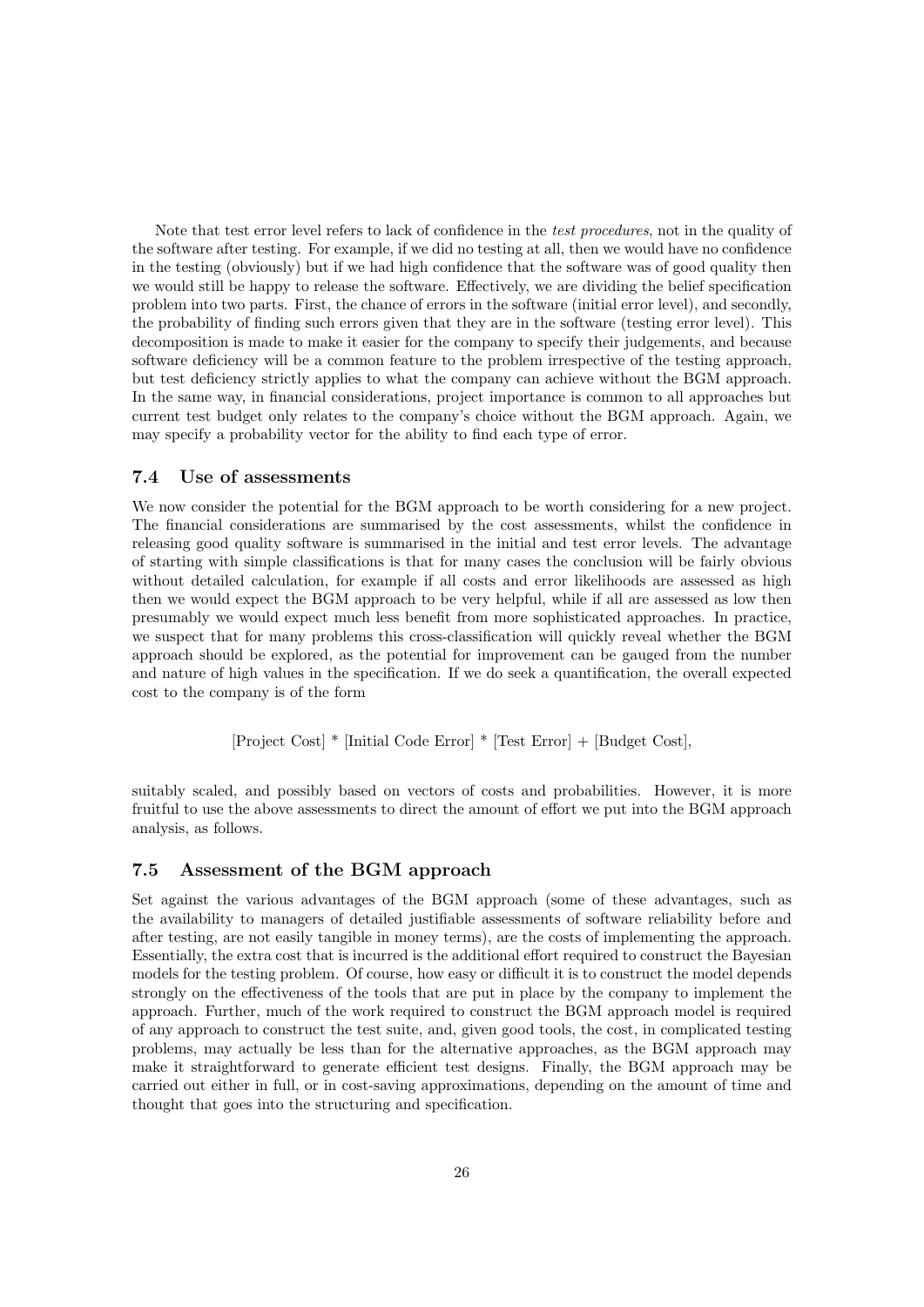The BGM approach exploits the relationships between different test outcomes to transfer information from the outcome of one test to beliefs about potential failures elsewhere in the software. The more complex the diagram, the more the potential to exploit such transfers of information, but also the higher the cost in producing the diagram. Rather than making a somewhat arbitrary guess at the potential savings that a general BGM approach might yield, it seems more sensible to suggest how to match the amount of effort that should go into the BGM approach modelling with the requirements of the problem at hand, so that the BGM approach should always give good value.

In any case, we start with a description of the possible tests that can be run. This is essentially cost neutral, as we must make such an assessment whichever approach we take. We would imagine, however, that the general features of the problem (project cost, software quality) will influence the level of detail at which it is thought worth describing the observation space.

Now we describe various choices for the level of detail for the BGMs that we shall construct. We identify three aspects to this, and for each aspect we describe three levels: full, partial, and simple.

**Outcome space description.** The level of detail at which we *describe* the test outcome.

Full: the finest level of detail that we might consider;

- Partial: an intermediate level of detail for the outcome space, aggregating outcomes which are almost equivalent;
- Simple: makes as few distinctions as possible.

As a general principle, the more important it is not to overlook errors (that is, the higher is project cost), then the more detailed we will want the outcome space description to be, as it will be important not to overlook error types.

Model linkage. The level of detail of the *links* between different parts of the model.

- Full: makes all of the links between outcome nodes, through higher order structuring, that we can identify;
- Partial: keeps the main links, but drops link nodes which appear to have little influence (as they are very unlikely, or are likely to have small arc values).
- Simple: only adds unavoidable links to the diagram, minimizes the number of parent nodes.

As a general principle, the more important it is to reduce the testing cost, i.e. the higher is the test budget, then the more detailed we will want the linkage to be, as this allows us to reduce probabilities in parts of the diagram based on tests in other parts of the diagram, and so reduce the number of tests.

Probability elicitation. The care with which we *elicit* probabilities for the model.

Full: belief specification is made carefully for each node;

- Partial: some use is made of of exchangeability (similarity) to simplify specifications which are almost exchangeable;
- Simple: belief specification is based on a minimal number of exchangeable judgements and simple scaling arguments across parent nodes.

As a general principle, the more we suspect that we will not be able to carry out full testing (that is, the higher is the test error level), then the more careful we will need to be in our prior elicitation, as we will not be able to drive all error probabilities to near zero, so some of our assessments may be strongly influenced by prior values.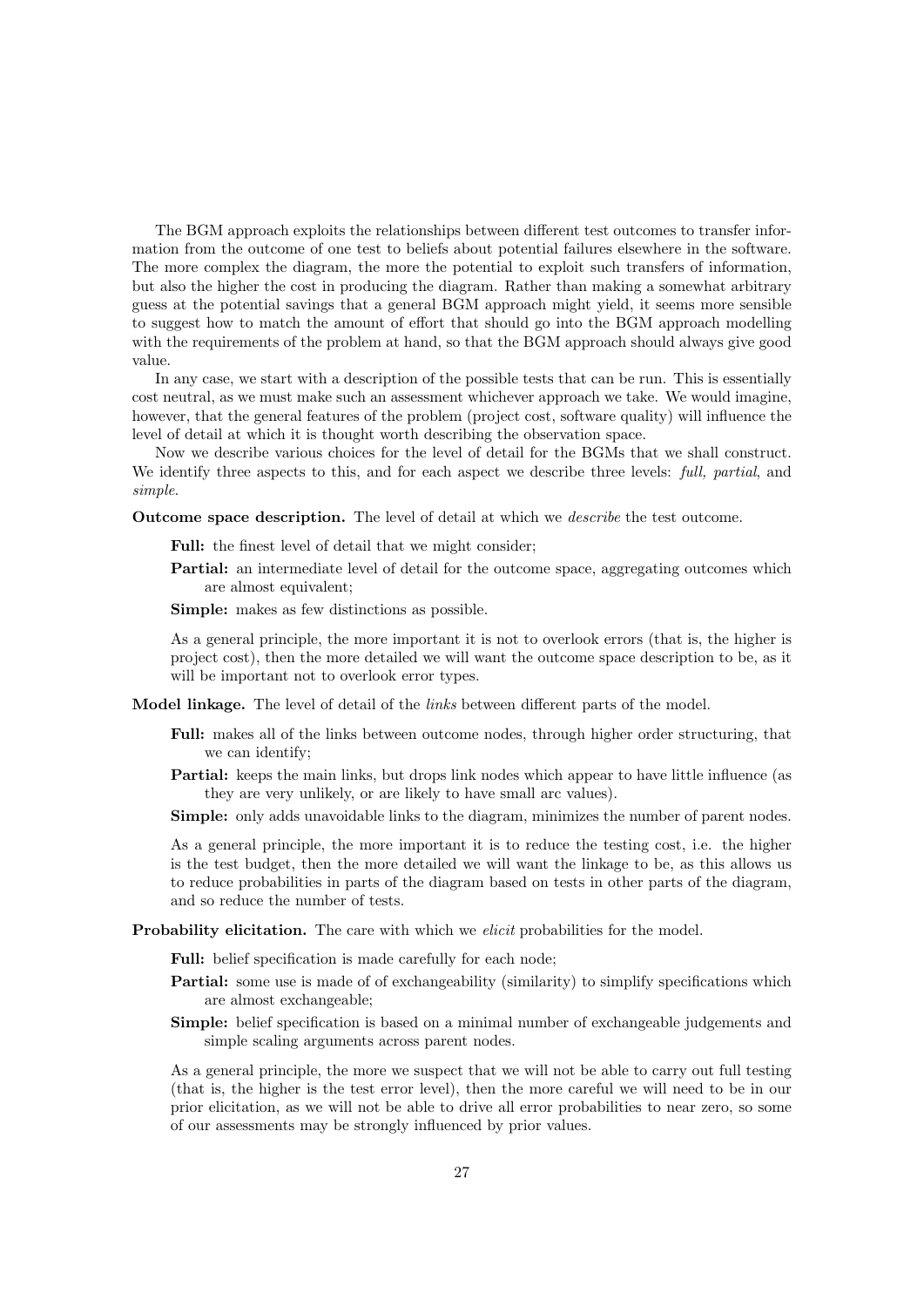The higher the initial error level of the software, the higher the level we prefer for each of the above three criteria.

# 7.6 Choosing an appropriate Bayesian approach

We now describe how to put the various ingredients together. There are three essentially different ways that the BGM approach may be valuable.

- 1. For the same test budget as for the existing company approach, it may provide a more effective test suite and thus reduce errors in software release.
- 2. It may achieve the same effectiveness as an existing company test suite constructed according to current practice, but using using less test effort and so reducing test budget.
- 3. The company may judge that there is an intrinsic "good practice" value in following an approach which offers a more rigorous and structured approach to testing, which constructs models for the test process which can be maintained over a series of software releases, which provides probabiistic assessments of software reliability which can be fed directly into any risk assessment that must be made about software release, and which can be used to monitor and forecast time until completion of the testing process and so give advance warning of problems in meeting test deadlines.

Our main objective is to reduce error when the project cost is high and to reduce budget when the budget cost is high. We suggest the following choices for setting the levels for the three aspects of the Bayesian specification.

- 1. Start with medium levels for outcome space description, model linkage and elicitation.
- 2. If the initial software error level is high (low), then raise (lower) each of the three levels.
- 3. If the project cost is high (low), then raise (lower) the level of outcome space description.
- 4. If budget is high (low), then raise (lower) the level of model linkage.
- 5. If test error level is high (low), then raise (lower) the level of detail of prior elicitation.
- 6. Consider raising the various levels to realise more fully the "good practice" value of the testing.

Obviously, we may suggest further rules, and add further criteria. However, this is intended to be illustrative of our intention to produce an approach which is appropriate to each problem, rather than a use or do not use rule with some arbitrary cutoff.

# 8 Summary

This chapter has presented a brief review of the Bayesian Graphical Models (BGM) approach to software testing, which the authors developed in close collaboration with industrial software testers. It is a method for the logical structuring of the software testing problem, where focus was on high reliability final stage integration testing. The chapter presents discussion of a range of topics for practical implementation of the BGM approach, including modelling for test-retest scenarios, the expected duration of the retest cycle, incorporation of multiple failure modes and diagnostic methods. Furthermore, model maintenance and evolution is addressed, including consideration